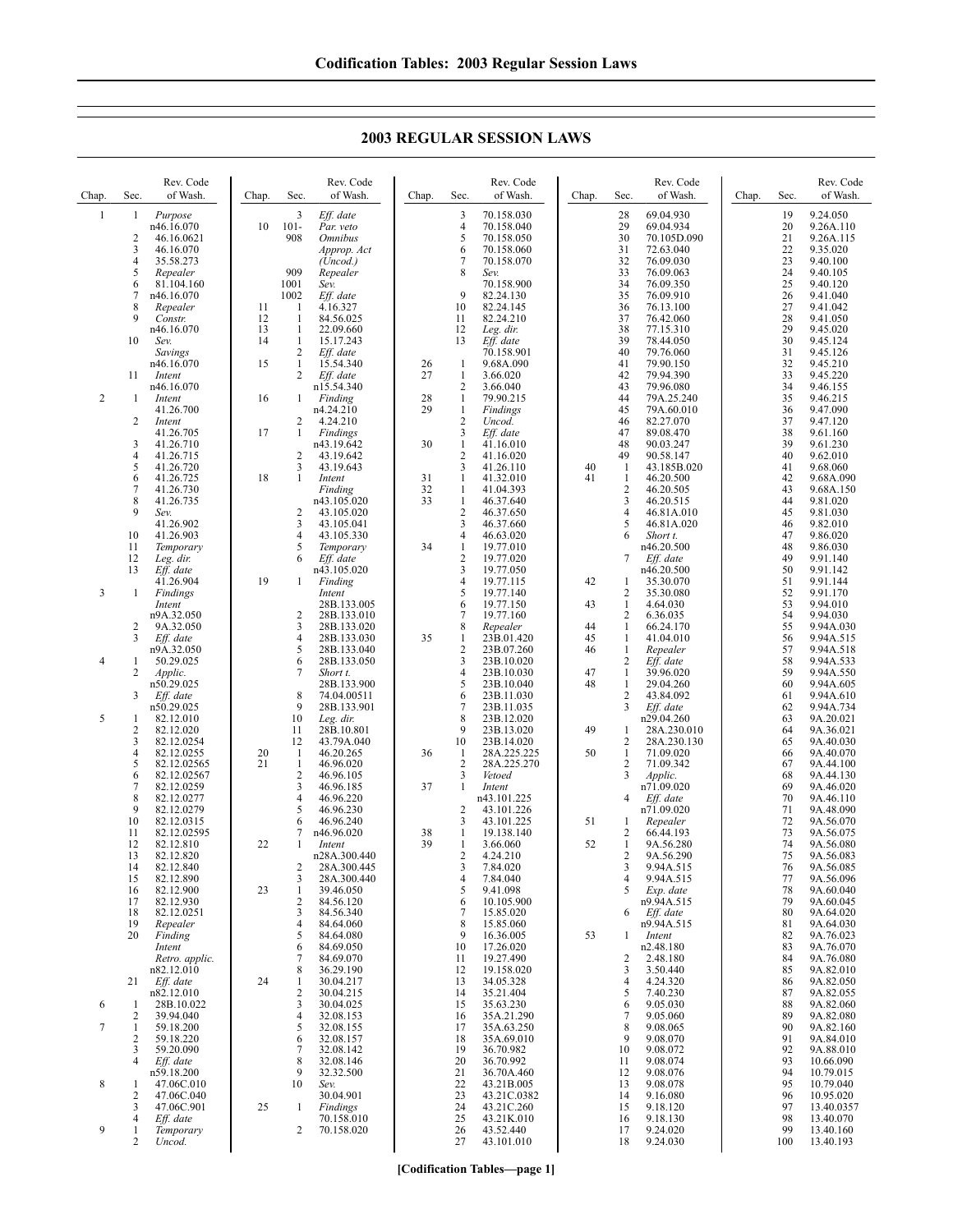| Chap. | Sec.       | Rev. Code<br>of Wash.      | Chap. | Sec.       | Rev. Code<br>of Wash.    | Chap. | Sec.       | Rev. Code<br>of Wash.    | Chap.    | Sec.                | Rev. Code<br>of Wash.     | Chap. | Sec.                    | Rev. Code<br>of Wash.     |
|-------|------------|----------------------------|-------|------------|--------------------------|-------|------------|--------------------------|----------|---------------------|---------------------------|-------|-------------------------|---------------------------|
|       | 101<br>102 | 13.40.265<br>14.20.020     |       | 190<br>191 | 30.44.110<br>30.44.120   |       | 279<br>280 | 50.36.010<br>50.36.020   |          | 368<br>369          | 74.08.331<br>76.12.140    |       | 3<br>4                  | 28A.160.806<br>Intent     |
|       | 103        | 15.21.060                  |       | 192        | 31.12.724                |       | 281        | 50.40.010                |          | 370                 | 76.36.035                 |       |                         | 28A.160.802               |
|       | 104<br>105 | 15.24.200<br>15.26.300     |       | 193<br>194 | 31.12.850<br>32.04.100   |       | 282<br>283 | 51.48.040<br>51.48.103   |          | 371<br>372          | 76.36.110<br>76.36.120    | 65    | 5<br>1                  | Exp. date<br>Intent       |
|       | 106        | 15.30.250                  |       | 195        | 32.04.110                |       | 284        | 51.48.280                |          | 373                 | 76.48.120                 |       |                         | n43.20.145                |
|       | 107<br>108 | 15.60.055<br>15.61.050     |       | 196<br>197 | 32.24.080<br>33.24.360   |       | 285<br>286 | 51.52.120<br>53.08.220   |          | 374<br>375          | 77.15.194<br>77.15.196    | 66    | 2<br>$\mathbf{1}$       | 43.20.145<br>9.95.240     |
|       | 109        | 15.80.650                  |       | 198        | 35.32A.090               |       | 287        | 53.34.190                |          | 376                 | 77.15.198                 |       | 2                       | 9.92.066                  |
|       | 110<br>111 | 16.52.015<br>16.52.190     |       | 199<br>200 | 35.36.040<br>35A.36.040  |       | 288<br>289 | 61.12.030<br>64.36.020   |          | 377<br>378          | 78.12.061<br>79.01.072    | 67    | 1<br>2                  | 43.22.434<br>Uncod.       |
|       | 112        | 16.52.193                  |       | 201        | 36.18.170                |       | 290        | 64.36.210                |          | 379                 | 79.01.748                 | 68    | $\mathbf{1}$            | 1.16.090                  |
|       | 113<br>114 | 16.52.200<br>16.52.230     |       | 202<br>203 | 36.28.060<br>36.29.060   |       | 291<br>292 | 65.12.730<br>65.12.740   |          | 380<br>381          | 79.01.810<br>79.76.290    | 69    | 2<br>$\mathbf{1}$       | 1.16.050<br>35.21.855     |
|       | 115        | 16.58.170                  |       | 204        | 36.32.210                |       | 293        | 65.12.750                |          | 382                 | 79A.05.165                | 70    | 1                       | 43.21A.690                |
|       | 116<br>117 | 16.65.440<br>17.10.350     |       | 205<br>206 | 36.68.080<br>36.69.180   |       | 294<br>295 | 65.12.760<br>66.20.200   |          | 383<br>384          | 80.28.190<br>80.28.210    |       | 2<br>3                  | 43.30.420<br>43.70.630    |
|       | 118        | 17.21.310                  |       | 207        | 36.71.060                |       | 296        | 66.28.200                |          | 385                 | 81.04.390                 |       | 4                       | 43.300.080                |
|       | 119<br>120 | 17.24.100<br>18.04.370     |       | 208<br>209 | 36.75.130<br>38.32.090   |       | 297<br>298 | 66.28.210<br>66.28.220   |          | 386<br>387          | 81.40.010<br>81.40.040    |       | 5<br>6                  | 70.94.085<br>90.03.265    |
|       | 121        | 18.06.130                  |       | 210        | 38.32.120                |       | 299        | 66.44.120                |          | 388                 | 81.40.060                 |       | 7                       | 43.42.070                 |
|       | 122<br>123 | 18.06.140<br>18.08.460     |       | 211<br>212 | 38.52.150<br>39.44.101   |       | 300<br>301 | 66.44.180<br>66.44.290   |          | 389<br>390          | 81.40.080<br>81.40.130    | 71    | 1<br>2                  | 43.42.005<br>43.42.010    |
|       | 124        | 18.32.675                  |       | 213        | 39.62.040                |       | 302        | 67.24.010                |          | 391                 | 81.44.085                 |       | 3                       | 43.42.030                 |
|       | 125<br>126 | 18.32.745<br>18.32.755     |       | 214<br>215 | 40.16.010<br>40.16.020   |       | 303<br>304 | 67.70.120<br>67.70.130   |          | 392<br>393          | 81.54.030<br>81.56.150    |       | 4<br>5                  | 43.42.040<br>43.131.401   |
|       | 127        | 18.39.215                  |       | 216        | 40.16.030                |       | 305        | 67.70.140                |          | 394                 | 81.60.070                 |       | 6                       | 43.131.402                |
|       | 128<br>129 | 18.39.217<br>18.39.220     |       | 217<br>218 | 41.26.062<br>41.32.055   |       | 306<br>307 | 68.28.060<br>68.50.100   |          | 395<br>396          | 81.60.080<br>81.64.090    |       | 7                       | Eff. date<br>n43.42.010   |
|       | 130        | 18.39.231                  |       | 219        | 42.20.070                |       | 308        | 68.50.140                |          | 397                 | 81.64.160                 | 72    | 1                       | 36.22.070                 |
|       | 131<br>132 | 18.57.160<br>18.64.045     |       | 220<br>221 | 42.20.090<br>43.01.100   |       | 309<br>310 | 68.50.145<br>68.50.150   |          | 398<br>399          | 81.68.080<br>82.08.0273   | 73    | 1<br>2                  | 82.32.050<br>82.32.060    |
|       | 133<br>134 | 18.64.046<br>18.64.047     |       | 222<br>223 | 43.06.220<br>43.06.230   |       | 311<br>312 | 68.50.250<br>68.50.610   |          | 400<br>401          | 82.08.050<br>82.36.330    |       | 3                       | Eff. date<br>n82.32.060   |
|       | 135        | 18.64.245                  |       | 224        | 43.08.140                |       | 313        | 68.56.040                |          | 402                 | 82.36.400                 | 74    | 1                       | 18.160.030                |
|       | 136<br>137 | 18.64.246<br>18.64.270     |       | 225<br>226 | 43.09.165<br>43.19.1939  |       | 314<br>315 | 69.04.060<br>69.04.070   |          | 403<br>404          | 82.44.120<br>82.45.090    | 75    | 2<br>$\mathbf{1}$       | 18.160.120<br>9.46.071    |
|       | 138        | 18.71.190                  |       | 227        | 43.22.300                |       | 316        | 69.07.150                |          | 405                 | 82.49.065                 | 76    | 1                       | Intent                    |
|       | 139<br>140 | 18.92.230<br>18.130.075    |       | 228<br>229 | 43.22.340<br>43.30.310   |       | 317<br>318 | 69.25.150<br>69.25.155   |          | 406<br>407          | 82.50.170<br>84.08.050    |       | 2                       | n82.08.050<br>82.04.424   |
|       | 141        | 18.130.190                 |       | 230        | 43.43.856                |       | 319        | 69.25.160                |          | 408                 | 84.36.387                 |       | 3                       | 82.08.050                 |
|       | 142<br>143 | 19.09.275<br>19.25.020     |       | 231<br>232 | 43.70.185<br>46.08.170   |       | 320<br>321 | 69.40.020<br>69.40.030   |          | 409<br>410          | 84.40.120<br>84.40.340    | 77    | 4<br>1                  | 82.12.040<br>49.48.200    |
|       | 144        | 19.25.030                  |       | 233        | 46.09.130                |       | 322        | 69.41.020                |          | 411                 | 87.03.200                 |       | 2                       | 49.48.210                 |
|       | 145<br>146 | 19.25.040<br>19.48.110     |       | 234<br>235 | 46.10.130<br>46.12.070   |       | 323<br>324 | 69.41.030<br>69.41.040   |          | 412<br>413          | 87.03.490<br>88.02.055    | 78    | 3<br>1                  | 49.48.220<br>19.28.371    |
|       | 147        | 19.68.010                  |       | 236        | 46.12.210                |       | 325        | 69.41.050                |          | 414                 | 88.02.118                 | 79    | 1                       | Findings                  |
|       | 148<br>149 | 19.76.110<br>19.76.130     |       | 237<br>238 | 46.12.220<br>46.16.010   |       | 326<br>327 | 69.41.350<br>69.41.072   |          | 415<br>416          | 88.08.020<br>88.08.050    |       |                         | Intent<br>35.102.010      |
|       | 150<br>151 | 19.86.145                  |       | 239<br>240 | 46.44.175<br>46.44.180   |       | 328<br>329 | 69.41.300<br>69.41.320   |          | 417<br>418          | 88.46.080<br>90.03.400    |       | 2<br>3                  | 35.102.020                |
|       | 152        | 19.100.210<br>19.105.480   |       | 241        | 46.52.010                |       | 330        | 69.41.330                |          | 419                 | 90.48.140                 |       | 4                       | 35.102.030<br>35.102.040  |
|       | 153<br>154 | 19.105.520<br>19.110.120   |       | 242<br>243 | 46.52.090<br>46.55.020   |       | 331<br>332 | 69.50.401<br>69.50.4011  |          | 420<br>421          | 90.56.300<br>Repealer     |       | 5<br>6                  | 35.102.050<br>35.102.060  |
|       | 155        | 19.110.160                 |       | 244        | 46.61.015                |       | 333        | 69.50.4012               |          | 422                 | Leg. rev.                 |       | $\tau$                  | 35.102.070                |
|       | 156<br>157 | 19.110.075<br>19.116.080   |       | 245<br>246 | 46.61.020<br>46.61.685   |       | 334<br>335 | 69.50.4013<br>69.50.4014 |          | 423                 | Eff. date<br>n2.48.180    |       | 8<br>9                  | 35.102.080<br>35.102.090  |
|       | 158        | 19.146.050                 |       | 247        | 46.64.010                |       | 336        | 69.50.4015               | 54       | $\mathbf{1}$        | 43.157.010                |       | 10                      | 35.102.100                |
|       | 159<br>160 | 19.146.110<br>19.158.160   |       | 248<br>249 | 46.68.010<br>46.70.021   |       | 337<br>338 | 69.50.4016<br>69.50.402  |          | $\overline{c}$<br>3 | 43.157.020<br>43.157.030  |       | 11<br>12                | 35.102.110<br>35.102.120  |
|       | 161        | 20.01.482                  |       | 250        | 46.72.100                |       | 339        | 69.50.403                |          | $\overline{4}$      | 43.42.050                 |       | 13                      | 35.102.130<br>35.102.140  |
|       | 162<br>163 | 20.01.490<br>21.20.400     |       | 251<br>252 | 46.72A.060<br>46.72A.070 |       | 340<br>341 | 69.50.406<br>69.50.408   | 55       | 5<br>1              | 43.42.060<br>47.39.020    |       | 14<br>15                | 35.102.1301               |
|       | 164<br>165 | 21.30.140<br>24.06.465     |       | 253<br>254 | 46.80.020<br>46.80.190   |       | 342<br>343 | 69.50.410<br>69.50.415   | 56       | $\mathbf{1}$        | Finding<br>Intent         |       | 16<br>17                | Temporary<br>35.102.900   |
|       | 166        | 26.04.210                  |       | 255        | 46.87.260                |       | 344        | 69.50.416                |          |                     | n88.40.011                |       | 18                      | Leg. dir.                 |
|       | 167<br>168 | 28A.405.040<br>28A.635.050 |       | 256<br>257 | 46.87.290<br>47.36.180   |       | 345<br>346 | 69.50.430<br>69.50.435   |          | 2<br>3              | 88.40.011<br>88.40.020    |       | 19                      | Eff. date<br>n35.102.130  |
|       | 169        | 28A.635.090                |       | 258        | 47.36.200                |       | 347        | 69.50.440                |          | $\overline{4}$      | 88.40.040                 | 80    | 1                       | 4.16.326                  |
|       | 170<br>171 | 28A.635.100<br>28B.10.570  |       | 259<br>260 | 47.36.250<br>47.38.010   |       | 348<br>349 | 69.50.505<br>69.90.020   | 57       | 1                   | Finding<br>n18.32.215     | 81    | $\mathbf{1}$<br>$2 - 4$ | Finding<br>Temporary      |
|       | 172        | 28B.10.571                 |       | 261        | 47.41.070                |       | 350        | 70.05.120                |          | $\overline{2}$      | 18.32.215                 | 82    | -1                      | 28B.10.115                |
|       | 173<br>174 | 28B.10.572<br>28B.20.320   |       | 262<br>263 | 47.52.120<br>47.68.233   |       | 351<br>352 | 70.54.090<br>70.54.160   | 58<br>59 | 1<br>1              | 88.16.010<br>19.126.010   | 83    | 2<br>101                | Vetoed<br>Findings        |
|       | 175        | 28B.85.030                 |       | 264        | 47.68.234                |       | 353        | 70.58.280                |          | $\overline{2}$      | 19.126.020                |       |                         | Intent                    |
|       | 176<br>177 | 29.04.120<br>29.15.100     |       | 265<br>266 | 47.68.240<br>47.68.255   |       | 354<br>355 | 70.74.180<br>70.94.430   |          | 3                   | Eff. date<br>n19.126.010  |       | 201                     | n36.57A.200<br>36.57A.200 |
|       | 178        | 29.15.110                  |       | 267        | 48.06.030                |       | 356        | 70.95D.100               | 60       | 1                   | 57.08.050                 |       | 202                     | 36.57A.210                |
|       | 179<br>180 | 29.36.370<br>29.51.200     |       | 268<br>269 | 48.06.190<br>48.17.480   |       | 357<br>358 | 70.105.085<br>70.106.140 | 61<br>62 | 1<br>1              | 46.44.170<br>41.24.170    |       | 203<br>204              | 47.60.656<br>47.60.120    |
|       | 181        | 29.51.230                  |       | 270        | 48.30.230                |       | 359        | 70.108.130               |          | $\overline{2}$<br>3 | 41.24.185                 |       | 205                     | 47.64.090                 |
|       | 182<br>183 | 29.79.440<br>29.82.170     |       | 271<br>272 | 48.30A.015<br>48.31.105  |       | 360<br>361 | 70.110.040<br>70.111.030 |          |                     | $Eff.$ date<br>n41.24.170 |       | 206<br>207              | 82.80.130<br>82.14.440    |
|       | 184<br>185 | 30.04.240<br>30.04.260     |       | 273<br>274 | 49.12.410<br>49.28.010   |       | 362<br>363 | 70.122.090<br>70.127.020 | 63       | 1<br>$\overline{2}$ | 82.04.4334<br>82.08.955   |       | 208<br>209              | 82.14.050<br>36.57A.010   |
|       | 186        | 30.12.090                  |       | 275        | 49.28.080                |       | 364        | 72.23.170                |          | 3                   | 82.12.955                 |       | 210                     | 36.57A.100                |
|       | 187<br>188 | 30.12.100<br>30.12.120     |       | 276<br>277 | 49.28.100<br>49.44.100   |       | 365<br>366 | 72.23.300<br>74.08.055   | 64       | $\overline{4}$<br>1 | Eff. date<br>28A.160.800  |       | 211<br>212              | 81.84.010<br>81.84.020    |
|       | 189        | 30.42.290                  |       | 278        | 49.44.120                |       | 367        | 74.08.100                |          | 2                   | 28A.160.804               |       | 213                     | 81.84.060                 |
|       |            |                            |       |            |                          |       |            |                          |          |                     |                           |       |                         |                           |

**[Codification Tables—page 2]**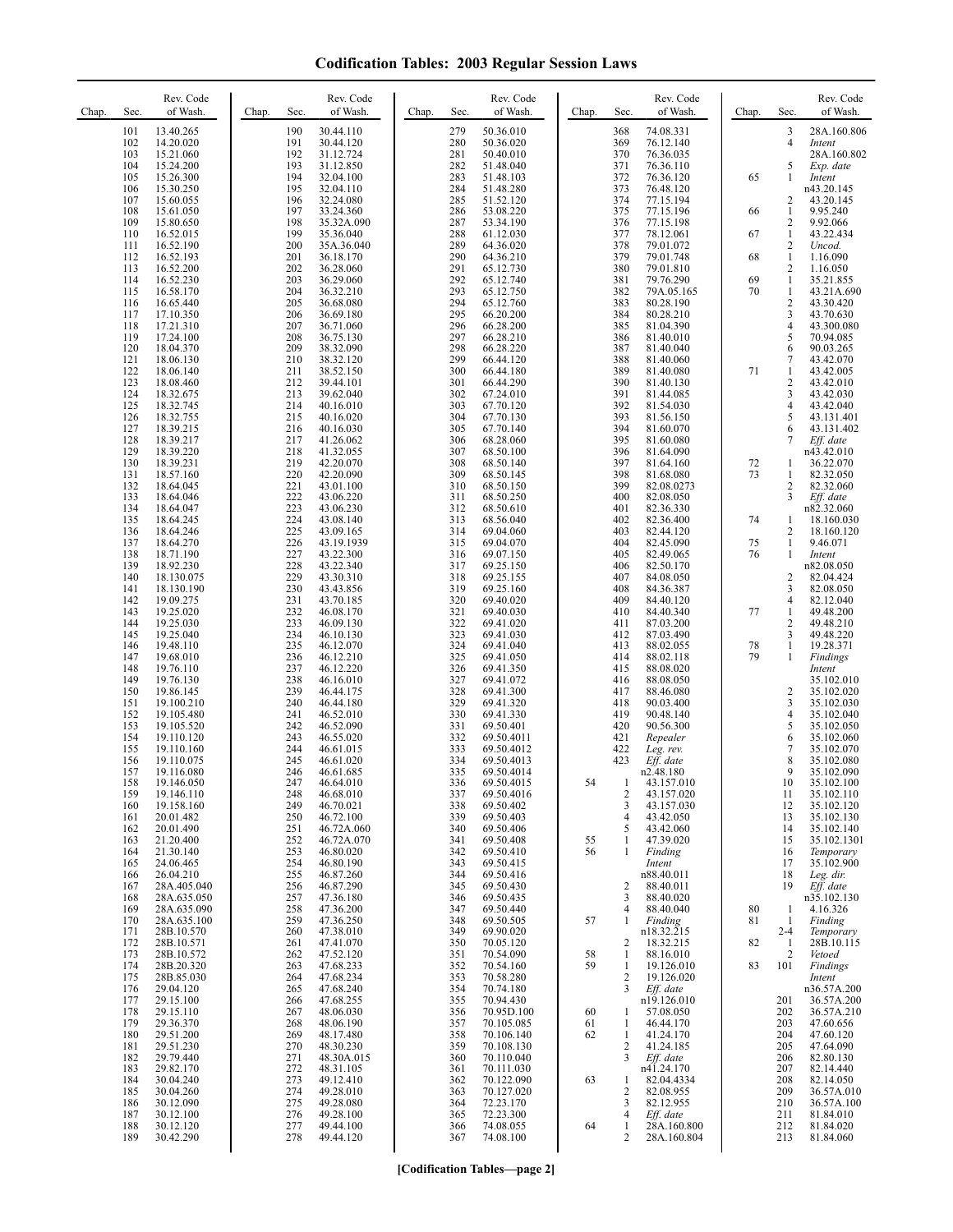| Chap.    | Sec.                                    | Rev. Code<br>of Wash.     | Chap.      | Rev. Code<br>of Wash.<br>Sec.                          | Chap.      | Rev. Code<br>of Wash.<br>Sec.          | Chap. | Rev. Code<br>of Wash.<br>Sec.          | Chap. | Sec.         | Rev. Code<br>of Wash.    |
|----------|-----------------------------------------|---------------------------|------------|--------------------------------------------------------|------------|----------------------------------------|-------|----------------------------------------|-------|--------------|--------------------------|
|          | 301<br>302                              | 36.54.110<br>36.54.120    |            | 3<br>Vetoed<br>$\overline{4}$<br>Eff. date             |            | 29A.04.330<br>145<br>29A.04.410<br>146 |       | 314<br>29A.12.140<br>315<br>29A.12.150 |       | 911<br>912   | 29A.36.110<br>29A.36.120 |
|          | 303<br>304                              | 36.54.130<br>36.54.140    | 96         | n28B.15.012<br>2.08.062<br>1                           |            | 147<br>29A.04.420<br>148<br>29A.04.430 |       | 401<br>29A.16.010<br>402<br>29A.16.020 |       | 913<br>914   | 29A.36.130<br>29A.36.140 |
|          | 305<br>306                              | 36.54.150<br>36.54.160    |            | $\overline{c}$<br>2.08.064<br>n2.08.062<br>3           |            | 149<br>29A.04.510<br>150<br>29A.04.520 |       | 403<br>29A.16.030<br>404<br>29A.16.040 |       | 915<br>916   | 29A.36.150<br>29A.36.160 |
|          | 307                                     | 36.54.170                 | 97         | 1<br>3.34.010                                          | 151        | 29A.04.530                             |       | 405<br>29A.16.050<br>406               |       | 917          | 29A.36.170               |
|          | 308<br>309                              | 36.54.180<br>36.54.190    |            | $\overline{\mathbf{c}}$<br>3.34.020<br>3<br>3.34.100   |            | 152<br>29A.04.540<br>153<br>29A.04.550 |       | 29A.16.060<br>407<br>29A.16.110        |       | 918<br>919   | 29A.36.180<br>29A.36.190 |
|          | 310<br>311                              | 84.52.010<br>84.52.043    |            | 4<br>3.38.020<br>5<br>3.38.040                         |            | 154<br>29A.04.560<br>155<br>29A.04.570 |       | 408<br>29A.16.120<br>409<br>29A.16.130 |       | 920<br>921   | 29A.36.200<br>29A.36.210 |
|          | 312<br>401                              | 84.52.052<br>n36.57A.200  |            | 6<br>Eff. date<br>n3.34.010                            | 157        | 156<br>29A.04.580<br>29A.04.590        |       | 410<br>29A.16.140<br>411<br>29A.16.150 |       | 922<br>1001  | 29A.36.220<br>29A.40.010 |
|          | 402                                     | Sev.<br>n36.57A.200       | 98         | 1<br>Finding<br>Intent                                 |            | 158<br>29A.04.900<br>159<br>29A.04.901 |       | 412<br>29A.16.160<br>413<br>29A.16.170 |       | 1002<br>1003 | 29A.40.020<br>29A.40.030 |
|          | 403                                     | Eff. date<br>n36.57A.200  | 99         | 2<br>Temporary<br>1<br>70.48.390                       | 161        | 160<br>29A.04.902<br>29A.04.610        |       | 501<br>29A.20.010<br>502<br>29A.20.020 |       | 1004<br>1005 | 29A.40.040<br>29A.40.050 |
| 84<br>85 | -1<br>$\mathbf{1}$                      | 28B.07.050<br>46.87.020   | 100<br>101 | 10.73.170<br>1<br>1<br>46.61.024                       | 163        | 162<br>29A.04.620<br>29A.04.630        |       | 503<br>29A.20.030<br>504<br>29A.20.040 |       | 1006<br>1007 | 29A.40.060<br>29A.40.070 |
|          | $\overline{c}$<br>3                     | 46.87.140<br>46.87.294    | 102        | 1<br>Intent<br>n36.28A.080                             | 201        | 29A.08.010<br>202<br>29A.08.040        |       | 505<br>29A.20.110<br>506<br>29A.20.120 |       | 1008<br>1009 | 29A.40.080<br>29A.40.090 |
| 86       | 4<br>1                                  | 46.87.296<br>31.45.010    |            | $\overline{2}$<br>36.28A.060<br>3<br>36.28A.070        | 203<br>204 | 29A.08.030<br>29A.08.020               |       | 507<br>29A.20.130<br>508<br>29A.20.140 |       | 1010<br>1011 | 29A.40.100<br>29A.40.110 |
|          | $\overline{c}$<br>3                     | 31.45.020<br>31.45.030    | 103        | 4<br>36.28A.080<br>1<br>46.61.5055                     |            | 205<br>29A.08.105<br>206<br>29A.08.110 |       | 509<br>29A.20.150<br>510<br>29A.20.160 |       | 1012<br>1013 | 29A.40.120<br>29A.40.130 |
|          | 4<br>5                                  | 31.45.040<br>31.45.050    | 104        | 1<br><b>Findings</b><br>Intent                         | 207        | 29A.08.115<br>208<br>29A.08.120        |       | 29A.20.170<br>511<br>29A.20.180<br>512 |       | 1014<br>1015 | 29A.40.140<br>29A.40.150 |
|          | 6<br>$\tau$                             | 31.45.060<br>31.45.070    |            | 10.98.200<br>$\overline{2}$<br>10.98.160               | 209        | 29A.08.125<br>210<br>29A.08.130        |       | 513<br>29A.20.190<br>514<br>29A.20.200 |       | 1101<br>1102 | 29A.44.010<br>29A.44.020 |
|          | $\,$ 8 $\,$<br>9                        | 31.45.073                 |            | 3<br>10.98.210                                         | 211        | 29A.08.135<br>212                      |       | 601<br>29A.24.010                      |       | 1103         | 29A.44.030               |
|          | 10                                      | 31.45.077<br>31.45.079    |            | 4<br>10.98.220<br>5<br>10.98.230                       |            | 29A.08.140<br>213<br>29A.08.145        |       | 602<br>29A.24.020<br>603<br>29A.24.030 |       | 1104<br>1105 | 29A.44.040<br>29A.44.050 |
|          | 11<br>12                                | 31.45.082<br>31.45.084    | 105        | 6<br>10.98.240<br>1<br>26.10.135                       |            | 214<br>29A.08.150<br>215<br>29A.08.155 |       | 604<br>29A.24.040<br>605<br>29A.24.050 |       | 1106<br>1107 | 29A.44.060<br>29A.44.070 |
|          | 13<br>14                                | 31.45.086<br>31.45.088    |            | $\overline{\mathbf{c}}$<br>13.50.100<br>3<br>26.10.030 | 217        | 216<br>29A.08.210<br>29A.08.220        |       | 606<br>29A.24.060<br>607<br>29A.24.070 |       | 1108<br>1109 | 29A.44.080<br>29A.44.090 |
|          | 15<br>16                                | 31.45.090<br>31.45.100    |            | 4<br>26.50.165<br>5<br>43.43.830                       |            | 218<br>29A.08.230<br>219<br>29A.08.240 |       | 608<br>29A.24.080<br>609<br>29A.24.090 |       | 1110<br>1111 | 29A.44.110<br>29A.44.120 |
|          | 17<br>18                                | 31.45.110<br>31.45.120    |            | 6<br>26.10.032<br>7<br>26.10.034                       | 221        | 220<br>29A.08.250<br>29A.08.260        |       | 610<br>29A.24.100<br>29A.24.110<br>611 |       | 1112<br>1113 | 29A.44.130<br>29A.44.140 |
|          | 19<br>20                                | Repealer<br>Eff. date     | 106<br>107 | 1<br>71.34.046<br>1<br>71.34.056                       | 223        | 222<br>29A.08.310<br>29A.08.320        |       | 612<br>29A.24.120<br>613<br>29A.24.130 |       | 1114<br>1115 | 29A.44.150<br>29A.44.160 |
| 87       | $\mathbf{1}$                            | n31.45.084<br>62A.9A-406  | 108<br>109 | $\mathbf{1}$<br>18.225.090<br>1<br>29.04.075           | 224        | 29A.08.330<br>225<br>29A.08.340        |       | 614<br>29A.24.140<br>29A.24.150<br>615 |       | 1116<br>1117 | 29A.44.170<br>29A.44.180 |
|          | $\overline{c}$<br>3                     | 62A.9A-408<br>Eff. date   | 110<br>111 | $\mathbf{1}$<br>29.33.305<br>101<br>29A.04.001         | 227        | 226<br>29A.08.350<br>29A.08.360        |       | 29A.24.160<br>616<br>29A.24.170<br>617 |       | 1118<br>1119 | 29A.44.190<br>29A.44.200 |
| 88       | 1                                       | n62A.9A-406<br>36.70A.367 |            | 102<br>29A.04.007<br>103<br>29A.04.013                 | 229        | 228<br>29A.08.410<br>29A.08.420        |       | 29A.24.180<br>618<br>619<br>29A.24.190 |       | 1120<br>1121 | 29A.44.210<br>29A.44.220 |
| 89       | 1                                       | Findings<br>n19.192.020   |            | 104<br>29A.04.019<br>105<br>29A.04.025                 | 231        | 230<br>29A.08.430<br>29A.08.440        |       | 29A.24.200<br>620<br>621<br>29A.24.210 |       | 1122<br>1123 | 29A.44.230<br>29A.44.240 |
| 90       | $\overline{c}$<br>$\mathbf{1}$          | 19.192.020<br>82.14.330   |            | 106<br>29A.04.031<br>107<br>29A.04.037                 |            | 232<br>29A.08.510<br>233<br>29A.08.520 |       | 622<br>29A.24.310<br>623<br>29A.24.320 |       | 1124<br>1125 | 29A.44.250<br>29A.44.260 |
| 91       | $\overline{\mathbf{c}}$<br>$\mathbf{1}$ | Repealer<br>47.64.090     |            | 108<br>29A.04.043<br>109<br>29A.04.049                 |            | 234<br>29A.08.530<br>235<br>29A.08.540 |       | 701<br>29A.28.010<br>702<br>29A.28.020 |       | 1126<br>1127 | 29A.44.270<br>29A.44.280 |
|          | $\overline{2}$                          | Applic.<br>41.56.027      |            | 110<br>29A.04.055<br>111<br>29A.04.061                 | 237        | 236<br>29A.08.605<br>29A.08.610        |       | 703<br>29A.28.030<br>704<br>29A.28.040 |       | 1128<br>1129 | 29A.44.290<br>29A.44.310 |
|          | 3                                       | 88.40.020<br>Contingent   |            | 112<br>29A.04.067<br>113<br>29A.04.073                 |            | 238<br>29A.08.615<br>239<br>29A.08.620 |       | 705<br>29A.28.050<br>706<br>29A.28.060 |       | 1130<br>1131 | 29A.44.320<br>29A.44.330 |
|          |                                         | Eff. date<br>n47.64.090   |            | 29A.04.079<br>114<br>29A.04.085<br>115                 |            | 240<br>29A.08.625<br>29A.08.630<br>241 |       | 707<br>29A.28.070<br>801<br>29A.32.010 |       | 1132<br>1133 | 29A.44.340<br>29A.44.350 |
| 92       | 1<br>$\overline{c}$                     | 41.26.717<br>44.44.040    |            | 116<br>29A.04.097<br>117<br>29A.04.091                 |            | 242<br>29A.08.635<br>243<br>29A.08.640 |       | 802<br>29A.32.020<br>29A.32.030<br>803 |       | 1134<br>1135 | 29A.44.410<br>29A.44.420 |
|          | 3<br>4                                  | 41.45.060<br>41.45.0604   |            | 118<br>29A.04.103<br>119<br>29A.04.109                 |            | 244<br>29A.08.645<br>245<br>29A.08.650 |       | 804<br>29A.32.040<br>805<br>29A.32.050 |       | 1136<br>1137 | 29A.44.430<br>29A.44.440 |
|          | 5<br>6                                  | 41.45.070<br>41.26.732    |            | 29A.04.115<br>120<br>121<br>29A.04.121                 |            | 246<br>29A.08.710<br>247<br>29A.08.720 |       | 806<br>29A.32.060<br>29A.32.070<br>807 |       | 1138<br>1139 | 29A.44.450<br>29A.44.460 |
|          | 7                                       | 41.26.740                 |            | 122<br>29A.04.127                                      |            | 248<br>29A.08.730                      |       | 29A.32.080<br>808                      |       | 1140         | 29A.44.470               |
|          | 8<br>9                                  | 43.79A.040<br>Leg. dir.   |            | 123<br>29A.04.133<br>124<br>29A.04.139                 |            | 249<br>29A.08.740<br>250<br>29A.08.750 |       | 809<br>29A.32.090<br>810<br>29A.32.100 |       | 1141<br>1142 | 29A.44.480<br>29A.44.490 |
|          | 10<br>11                                | Temporary<br>Sev.         |            | 125<br>29A.04.145<br>126<br>29A.04.151                 |            | 251<br>29A.08.760<br>252<br>29A.08.770 |       | 811<br>29A.32.110<br>29A.32.120<br>812 |       | 1143<br>1144 | 29A.44.500<br>29A.44.510 |
|          | 12                                      | 41.26.905<br>Eff. date    |            | 127<br>29A.04.163<br>29A.04.157<br>128                 |            | 253<br>29A.08.810<br>254<br>29A.08.820 |       | 29A.32.210<br>813<br>814<br>29A.32.220 |       | 1145<br>1146 | 29A.44.520<br>29A.44.530 |
| 93       | $\mathbf{1}$                            | 41.26.906<br>41.26.725    |            | 129<br>29A.04.175<br>130<br>29A.04.169                 |            | 255<br>29A.08.830<br>256<br>29A.08.840 |       | 815<br>29A.32.230<br>29A.32.240<br>816 |       | 1201<br>1202 | 29A.48.010<br>29A.48.020 |
|          | 2                                       | Eff. date<br>n41.26.725   |            | 29A.04.181<br>131<br>132<br>29A.04.205                 |            | 257<br>29A.08.850<br>301<br>29A.12.010 |       | 817<br>29A.32.250<br>29A.32.260<br>818 |       | 1203<br>1204 | 29A.48.030<br>29A.48.040 |
| 94       | 1                                       | Findings<br>n68.50.635    |            | 29A.04.210<br>133<br>134<br>29A.04.215                 |            | 302<br>29A.12.020<br>303<br>29A.12.030 |       | 29A.32.270<br>819<br>820<br>29A.32.280 |       | 1205<br>1206 | 29A.48.050<br>29A.48.060 |
|          | 2<br>3                                  | 68.50.530<br>68.50.635    |            | 135<br>29A.04.220<br>136<br>29A.04.225                 |            | 304<br>29A.12.040<br>305<br>29A.12.050 |       | 901<br>29A.36.010<br>902<br>29A.36.020 |       | 1301<br>1302 | 29A.52.010<br>29A.52.110 |
|          | 4<br>5                                  | 68.50.540<br>46.20.1131   |            | 137<br>29A.04.230<br>138<br>29A.04.235                 |            | 306<br>29A.12.060<br>307<br>29A.12.070 |       | 903<br>29A.36.030<br>904<br>29A.36.040 |       | 1303<br>1304 | 29A.52.120<br>29A.52.130 |
|          | 6<br>7                                  | 46.12.510<br>68.50.640    |            | 139<br>29A.04.240<br>140<br>29A.04.245                 |            | 308<br>29A.12.080<br>309<br>29A.12.090 |       | 905<br>29A.36.050<br>906<br>29A.36.060 |       | 1305<br>1306 | 29A.52.210<br>29A.52.220 |
| 95       | 8<br>1                                  | Applic.<br>28B.15.012     |            | 141<br>29A.04.250<br>142<br>29A.04.255                 |            | 310<br>29A.12.100<br>311<br>29A.12.110 |       | 907<br>29A.36.070<br>908<br>29A.36.080 |       | 1307<br>1308 | 29A.52.230<br>29A.52.240 |
|          | 2                                       | Intent<br>n28B.15.012     |            | 143<br>29A.04.310<br>144<br>29A.04.320                 |            | 312<br>29A.12.120<br>313<br>29A.12.130 |       | 909<br>29A.36.090<br>910<br>29A.36.100 |       | 1309<br>1310 | 29A.52.310<br>29A.52.320 |
|          |                                         |                           |            |                                                        |            |                                        |       |                                        |       |              |                          |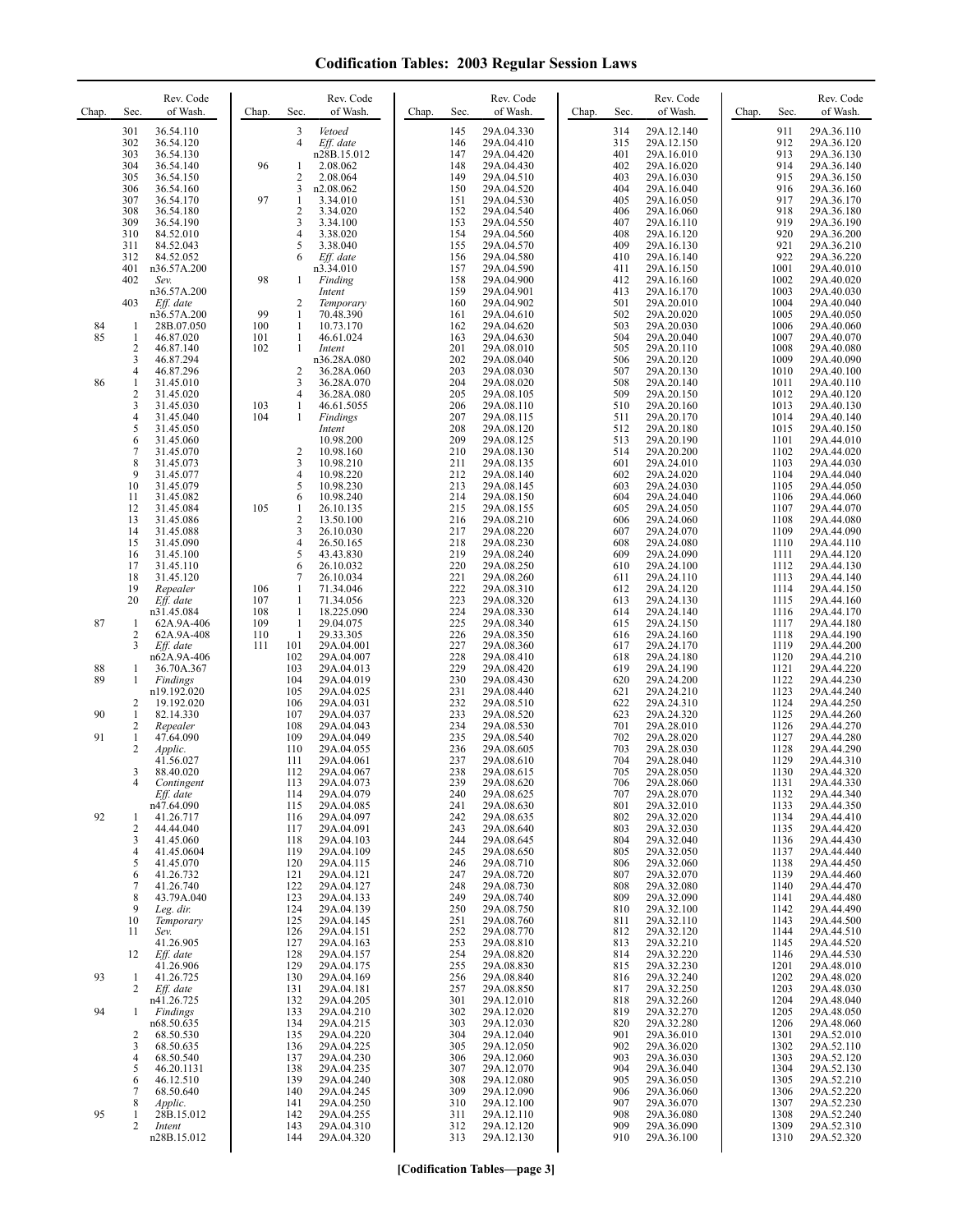| Chap. | Sec.         | Rev. Code<br>of Wash.    | Chap. | Sec.         | Rev. Code<br>of Wash.    | Chap.      | Sec.                         | Rev. Code<br>of Wash.      | Chap. | Sec.                           | Rev. Code<br>of Wash.    | Chap.      | Sec.                    | Rev. Code<br>of Wash.    |
|-------|--------------|--------------------------|-------|--------------|--------------------------|------------|------------------------------|----------------------------|-------|--------------------------------|--------------------------|------------|-------------------------|--------------------------|
|       | 1311         | 29A.52.330               |       | 1706         | 29A.68.060               |            | 2204                         | 29A.88.040                 | 129   | -1                             | 28B.50.839               | 141        | 1                       | 46.04.415                |
|       | 1312         | 29A.52.340               |       | 1707<br>1708 | 29A.68.070               |            | 2205<br>2206                 | 29A.88.050                 | 130   | $\overline{2}$<br>$\mathbf{1}$ | 28B.50.837               |            | 2<br>3                  | 46.04.320                |
|       | 1313<br>1314 | 29A.52.350<br>29A.52.360 |       | 1709         | 29A.68.080<br>29A.68.090 |            | 2301                         | 29A.88.060<br>35.22.235    |       |                                | Findings<br>Intent       |            | 4                       | 46.04.330<br>46.04.332   |
|       | 1315         | 29A.52.370               |       | 1710         | 29A.68.100               |            | 2302                         | 35.22.245                  |       |                                | n28B.80.330              |            | 5                       | 46.04.400                |
|       | 1401         | 29A.56.010               |       | 1711         | 29A.68.110               |            | 2303                         | 43.07.310                  |       | $\overline{2}$                 | 28B.80.345               |            | 6                       | 46.04.670                |
|       | 1402<br>1403 | 29A.56.020<br>29A.56.030 |       | 1712<br>1801 | 29A.68.120<br>29A.72.220 |            | 2401<br>2402                 | Leg. rev.<br>Leg. rev.     |       | 3<br>$\overline{4}$            | 28B.80.330<br>28B.80.340 |            | 7<br>8                  | 46.20.500<br>47.04.010   |
|       | 1404         | 29A.56.040               |       | 1802         | 29A.72.010               |            | 2403                         | Exp. date                  |       | 5                              | 28B.80.610               | 142        | $\mathbf{1}$            | 18.53.010                |
|       | 1405         | 29A.56.050               |       | 1803         | 29A.72.020               |            |                              | n29A.08.650                |       | 6                              | 28B.50.090               |            | $\overline{c}$          | 18.53.140                |
|       | 1406<br>1407 | 29A.56.060<br>29A.56.110 |       | 1804<br>1805 | 29A.72.030<br>29A.72.040 |            | 2404<br>2405                 | Repealer<br>Eff. date      | 131   | $\overline{7}$<br>$\mathbf{1}$ | Temporary<br>Finding     |            | 3<br>4                  | 69.41.030<br>69.50.101   |
|       | 1408         | 29A.56.120               |       | 1806         | 29A.72.050               |            |                              | 29A.04.903                 |       |                                | Intent                   |            | 5                       | Sev.                     |
|       | 1409         | 29A.56.130               |       | 1807         | 29A.72.060               | 112        | 1                            | Findings                   |       |                                | n28B.80.810              |            |                         | n18.53.010               |
|       | 1410<br>1411 | 29A.56.140<br>29A.56.150 |       | 1808<br>1809 | 29A.72.070<br>29A.72.080 |            |                              | Intent<br>n74.13.550       | 132   | 2<br>$\mathbf{1}$              | 28B.80.810<br>Findings   | 143        | 1<br>$\sqrt{2}$         | 70.87.230<br>70.87.240   |
|       | 1412         | 29A.56.160               |       | 1810         | 29A.72.090               |            | 2                            | 74.13.550                  |       |                                | Intent                   |            | 3                       | 70.87.245                |
|       | 1413         | 29A.56.170               |       | 1811         | 29A.72.100               |            | 3                            | 74.13.560                  |       | $\overline{2}$                 | Temporary                |            | $\overline{\mathbf{4}}$ | 70.87.270                |
|       | 1414<br>1415 | 29A.56.180<br>29A.56.190 |       | 1812<br>1813 | 29A.72.110<br>29A.72.120 |            | $\overline{4}$<br>5          | 74.13.570<br>74.13.580     | 133   | 3<br>$\mathbf{1}$              | Exp. date<br>Findings    |            | 5<br>6                  | 70.87.280<br>70.87.290   |
|       | 1416         | 29A.56.200               |       | 1814         | 29A.72.130               |            | 6                            | 74.13.590                  |       | $\overline{2}$                 | 28A.630.015              |            | $\tau$                  | 70.87.220                |
|       | 1417         | 29A.56.210               |       | 1815         | 29A.72.140               | 113        | $\mathbf{1}$                 | 70.155.010                 |       | 3                              | Eff. date                |            | 8                       | 70.87.300                |
|       | 1418<br>1419 | 29A.56.220<br>29A.56.230 |       | 1816<br>1817 | 29A.72.150<br>29A.72.160 |            | $\overline{2}$<br>3          | 70.155.105<br>9A.82.010    | 134   | $\mathbf{1}$<br>$\overline{2}$ | 80.36.005<br>80.36.410   |            | 9<br>10                 | 70.87.010<br>70.87.020   |
|       | 1420         | 29A.56.240               |       | 1818         | 29A.72.170               |            | 4                            | 82.24.130                  |       | 3                              | 80.36.420                |            | 11                      | 70.87.030                |
|       | 1421         | 29A.56.250               |       | 1819         | 29A.72.180               | 114        | $\mathbf{1}$                 | 82.24.020                  |       | $\overline{4}$                 | 80.36.430                |            | 12                      | 70.87.050                |
|       | 1422<br>1423 | 29A.56.260<br>29A.56.270 |       | 1820<br>1821 | 29A.72.190<br>29A.72.200 |            | $\overline{2}$<br>3          | 82.24.030<br>82.24.040     |       | 5<br>6                         | 80.36.440<br>80.36.450   |            | 13<br>14                | 70.87.060<br>70.87.080   |
|       | 1424         | 29A.56.310               |       | 1822         | 29A.72.210               |            | 4                            | 82.24.050                  |       | $\overline{7}$                 | 80.36.460                |            | 15                      | 70.87.100                |
|       | 1425         | 29A.56.320               |       | 1823         | 29A.72.230               |            | 5                            | 82.24.110                  |       | 8                              | 80.36.470                |            | 16                      | 70.87.125                |
|       | 1426<br>1427 | 29A.56.330<br>29A.56.340 |       | 1824<br>1825 | 29A.72.240<br>29A.72.250 |            | 6<br>7                       | 82.24.570<br>82.24.130     |       | 9<br>10,11                     | 80.36.475<br>Repealer    |            | 17<br>18                | 70.87.145<br>70.87.170   |
|       | 1428         | 29A.56.350               |       | 1826         | 29A.72.260               |            | 8                            | 82.24.250                  |       | 12                             | Eff. date                |            | 19                      | 70.87.180                |
|       | 1429         | 29A.56.360               |       | 1827         | 29A.72.270               |            | 9                            | 82.24.260                  |       |                                | n80.36.005               |            | 20                      | 70.87.200                |
|       | 1430<br>1431 | 29A.56.410<br>29A.56.420 |       | 1828<br>1829 | 29A.72.280<br>29A.72.290 | 115        | 10<br>$\mathbf{1}$           | 82.24.500<br>48.22.005     | 135   | $\mathbf{1}$                   | Findings<br>43.211.005   |            | 21<br>22                | 70.87.250<br>70.87.260   |
|       | 1432         | 29A.56.430               |       | 1901         | 29A.76.010               |            | $\overline{2}$               | 48.22.085                  |       | $\overline{c}$                 | 43.211.010               |            | 23                      | n70.87.020               |
|       | 1433         | 29A.56.440               |       | 1902<br>1903 | 29A.76.020               |            | 3<br>4                       | 48.22.090                  |       | 3<br>$\overline{4}$            | 43.211.020               |            | 24                      | Eff. date                |
|       | 1434<br>1435 | 29A.56.450<br>29A.56.460 |       | 1904         | 29A.76.030<br>29A.76.040 |            | 5                            | 48.22.095<br>48.22.100     |       | 5                              | 43.211.030<br>43.211.040 | 144        | 1                       | n70.87.020<br>90.42.005  |
|       | 1436         | 29A.56.470               |       | 2001         | 29A.80.010               | 116        | $\mathbf{1}$                 | 48.18.543                  |       | 6                              | 43.211.050               |            | 2                       | 90.42.100                |
|       | 1437<br>1438 | 29A.56.480               |       | 2002<br>2003 | 29A.80.020               | 117<br>118 | $\mathbf{1}$<br>$\mathbf{1}$ | 48.18.553<br>21.35.005     |       | $\overline{7}$<br>8            | 43.211.060               |            | 3<br>4                  | 90.42.110<br>90.42.120   |
|       | 1439         | 29A.56.490<br>29A.56.500 |       | 2004         | 29A.80.030<br>29A.80.040 | 119        | $\mathbf{1}$                 | 9A.56.320                  |       | 9                              | 43.211.070<br>43.211.900 |            | 5                       | 90.42.130                |
|       | 1440         | 29A.56.510               |       | 2005         | 29A.80.050               |            | $\overline{2}$               | 9A.56.330                  |       | 10                             | Sev.                     |            | 6                       | 90.42.135                |
|       | 1441<br>1442 | 29A.56.520<br>29A.56.530 |       | 2006<br>2101 | 29A.80.060<br>29A.84.010 |            | 3<br>4                       | 9A.56.280<br>9A.56.290     |       | 11                             | 43.211.901<br>Eff. date  |            | 7                       | Constr.<br>90.42.138     |
|       | 1443         | 29A.56.540               |       | 2102         | 29A.84.020               |            | 5                            | 9A.60.020                  |       |                                | 43.211.902               |            | 8                       | Eff. date                |
|       | 1501         | 29A.60.010               |       | 2103         | 29A.84.030               |            | 6                            | 9A.82.010                  |       | 12                             | Leg. dir.                |            |                         | n90.42.005               |
|       | 1502<br>1503 | 29A.60.020<br>29A.60.030 |       | 2104<br>2105 | 29A.84.040<br>29A.84.110 |            | 7<br>8                       | 9.94A.515<br>9.94A.515     | 136   | $\mathbf{1}$<br>$\overline{2}$ | 43.19.520<br>43.19.525   | 145<br>146 | 1<br>$\mathbf{1}$       | 57.08.050<br>49.12.187   |
|       | 1504         | 29A.60.040               |       | 2106         | 29A.84.120               |            |                              | Exp. date                  |       | 3                              | 43.19.530                | 147        | $\mathbf{1}$            | 47.10.861                |
|       | 1505         | 29A.60.050               |       | 2107         | 29A.84.130               |            |                              | n9.94A.515                 |       | $\overline{4}$                 | 43.19.531                |            | 2                       | 47.10.862                |
|       | 1506<br>1507 | 29A.60.060<br>29A.60.070 |       | 2108<br>2109 | 29A.84.140<br>29A.84.210 |            | 10                           | Eff. date<br>n9.94A.515    |       | 5<br>6                         | 43.19.533<br>43.19.1911  |            | 3<br>4                  | 47.10.863<br>47.10.864   |
|       | 1508         | 29A.60.080               |       | 2110         | 29A.84.220               | 120        | 1                            | 82.19.050                  |       | 7                              | 50.40.065                |            | 5                       | 47.10.865                |
|       | 1509         | 29A.60.090               |       | 2111         | 29A.84.230               |            | 2                            | Eff. date                  |       | 8                              | 50.40.066                |            | 6                       | 47.10.866                |
|       | 1510<br>1511 | 29A.60.100<br>29A.60.110 |       | 2112<br>2113 | 29A.84.240<br>29A.84.250 | 121        | 1                            | n82.19.050<br>84.36.060    | 137   |                                | Intent<br>n19.190.060    |            | 8                       | 47.10.867<br>47.10.868   |
|       | 1512         | 29A.60.120               |       | 2114         | 29A.84.260               |            | 2                            | 84.36.805                  |       | 2                              | 19.190.010               |            | 9                       | 47.10.869                |
|       | 1513<br>1514 | 29A.60.130<br>29A.60.140 |       | 2115<br>2116 | 29A.84.270<br>29A.84.280 | 122<br>123 | $\mathbf{1}$<br>$\mathbf{1}$ | 49.48.120<br>42.17.090     |       | 3<br>4                         | 19.190.060<br>19.190.070 |            | 10<br>11                | 47.10.870<br>47.10.871   |
|       | 1515         | 29A.60.150               |       | 2117         | 29A.84.310               |            | 2                            | 42.17.093                  |       | 5                              | 19.190.040               |            | 12                      | 47.10.872                |
|       | 1516         | 29A.60.160               |       | 2118         | 29A.84.320               | 124        | $\mathbf{1}$                 | 42.17.310                  | 138   | -1                             | 43.52.595                |            | 13                      | 39.42.060                |
|       | 1517<br>1518 | 29A.60.170<br>29A.60.180 |       | 2119<br>2120 | 29A.84.410<br>29A.84.420 | 125<br>126 | $\mathbf{1}$<br>101,         | 70.44.060<br>Repealer      |       | $\overline{c}$<br>3            | 54.16.370<br>35.92.420   |            | 14<br>15                | 35.95A.120<br>Leg. dir.  |
|       | 1519         | 29A.60.190               |       | 2121         | 29A.84.510               |            | 201                          |                            |       | $\overline{4}$                 | 35.22.705                |            | 16                      | Eff. date                |
|       | 1520         | 29A.60.200               |       | 2122         | 29A.84.520               |            | 301-501                      | Temporary                  |       | 5                              | 35.23.705                |            |                         | n47.10.861               |
|       | 1521<br>1522 | 29A.60.210<br>29A.60.220 |       | 2123<br>2124 | 29A.84.530<br>29A.84.540 |            | 601<br>602                   | 79A.05.385<br>79A.05.400   |       | 6<br>7                         | 35.27.610<br>35A.80.050  | 148        | 1<br>2                  | 35.101.010<br>35.101.020 |
|       | 1523         | 29A.60.230               |       | 2125         | 29A.84.550               |            | 603                          | 79A.05.410                 | 139   | -1                             | 35.45.180                |            | 3                       | 35.101.030               |
|       | 1524         | 29A.60.240               |       | 2126         | 29A.84.560               |            | 604                          | Repealer                   |       | $\overline{c}$                 | 35.45.050                |            | 4                       | 35.101.040               |
|       | 1525<br>1526 | 29A.60.250<br>29A.60.260 |       | 2127<br>2128 | 29A.84.610<br>29A.84.620 |            | 701<br>702                   | 79A.25.800<br>79A.25.820   |       | 3<br>$\overline{4}$            | 36.88.160<br>Eff. date   |            | 5<br>6                  | 35.101.050<br>35.101.060 |
|       | 1601         | 29A.64.010               |       | 2129         | 29A.84.630               |            | 703                          | Repealer                   |       |                                | n35.45.180               |            | 7                       | 35.101.070               |
|       | 1602         | 29A.64.020               |       | 2130         | 29A.84.640               |            | 801,901                      | Temporary                  | 140   | -1                             | 18.79.040                |            | 8                       | 35.101.080               |
|       | 1603<br>1604 | 29A.64.030<br>29A.64.040 |       | 2131<br>2132 | 29A.84.650<br>29A.84.655 |            | 1001<br>1002                 | n79A.05.385<br>n79A.25.800 |       | $\overline{2}$<br>3            | 18.79.260<br>18.88A.140  |            | 9<br>10                 | 35.101.090<br>35.101.100 |
|       | 1605         | 29A.64.050               |       | 2133         | 29A.84.660               |            | 1003                         | Eff. date                  |       | $\overline{4}$                 | 18.88A.200               |            | 11                      | 35.101.110               |
|       | 1606         | 29A.64.060               |       | 2134         | 29A.84.670               |            |                              | n79A.05.385                |       | 5                              | 18.88A.210               |            | 12                      | 35.101.120               |
|       | 1607<br>1608 | 29A.64.070<br>29A.64.080 |       | 2135<br>2136 | 29.51.215<br>29A.84.680  | 127        | 1<br>2                       | 59.20.030<br>59.20.070     |       | 6<br>$\overline{7}$            | 18.88A.230<br>70.127.010 |            | 13<br>14                | 35.101.130<br>35.101.140 |
|       | 1609         | 29A.64.090               |       | 2137         | 29A.84.710               |            | 3                            | 59.20.073                  |       | 8                              | 70.127.040               |            | 15                      | 43.79A.040               |
|       | 1610         | 29A.64.100               |       | 2138         | 29A.84.720               |            | 4                            | 59.20.080                  |       | 9                              | 70.127.120               |            | 16                      | Leg. dir.                |
|       | 1701<br>1702 | 29A.68.010<br>29A.68.020 |       | 2139<br>2140 | 29A.84.730<br>29A.84.740 | 128        | 1                            | Findings<br>n49.04.150     |       | 10<br>11                       | 70.127.170<br>69.41.010  | 149        | -1                      | Findings<br>Intent       |
|       | 1703         | 29A.68.030               |       | 2201         | 29A.88.010               |            | 2                            | 49.04.150                  |       | 12                             | 69.41.085                |            |                         | n82.04.426               |
|       | 1704<br>1705 | 29A.68.040<br>29A.68.050 |       | 2202<br>2203 | 29A.88.020<br>29A.88.030 |            | 3<br>4                       | 28B.50.890<br>Temporary    |       | 13                             | Eff. date<br>n18.79.040  |            | 2<br>3                  | 82.04.426<br>82.04.240   |
|       |              |                          |       |              |                          |            |                              |                            |       |                                |                          |            |                         |                          |

**[Codification Tables—page 4]**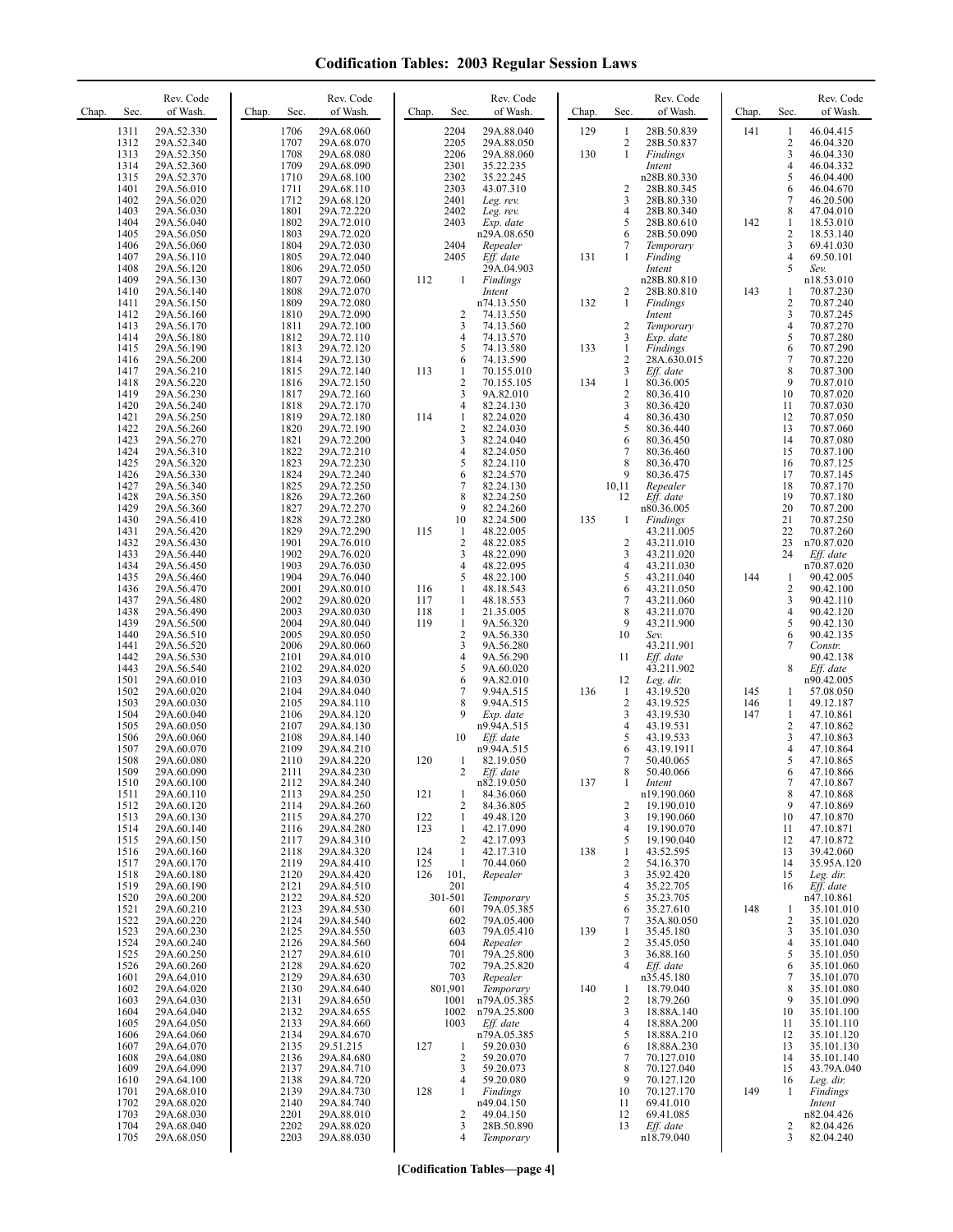| Chap.      | Sec.                         | Rev. Code<br>of Wash.     | Chap.      | Sec.                           | Rev. Code<br>of Wash.      | Chap.      | Sec.                           | Rev. Code<br>of Wash.     | Chap.      | Sec.                             | Rev. Code<br>of Wash.   | Chap.      | Sec.                         | Rev. Code<br>of Wash.      |
|------------|------------------------------|---------------------------|------------|--------------------------------|----------------------------|------------|--------------------------------|---------------------------|------------|----------------------------------|-------------------------|------------|------------------------------|----------------------------|
|            | 4<br>5                       | 82.04.280<br>82.08.965    |            | 101<br>102                     | 82.08.010<br>82.12.010     | 180        | $\mathbf{1}$<br>2              | 13.24.011<br>13.24.021    |            | 13<br>14,15                      | 13.40.430<br>Repealer   | 231        | $\mathbf{1}$                 | n74.34.020<br>Findings     |
|            | 6<br>7                       | 82.12.965<br>82.08.970    |            | 103<br>104                     | 82.04.040<br>82.04.050     |            | 3<br>4                         | Repealer<br>Contingent    | 208<br>209 | 1<br>1                           | 74.04.300<br>52.12.135  |            | 2                            | n18.20.020<br>18.20.020    |
|            | 8<br>9                       | 82.12.970<br>82.04.448    |            | 201<br>202                     | 82.14.050<br>82.14.070     |            |                                | Eff. date<br>n13.24.011   | 210        | 1<br>$\sqrt{2}$                  | 90.48.530<br>90.48.531  |            | 3<br>4                       | 18.20.030<br>18.20.050     |
|            | 10                           | 84.36.645                 |            | 203                            | 82.08.050                  | 181        | 1<br>2                         | 77.32.470                 |            | 3                                | Eff. date               |            | 5<br>6                       | 18.20.125                  |
|            | 11<br>12                     | 82.32.535<br>Contingent   |            | 204<br>205                     | 82.04.470<br>82.08.064     |            |                                | Eff. date<br>n77.32.470   | 211        | -1                               | n90.48.530<br>19.28.191 |            | 7                            | 18.20.190<br>18.20.280     |
| 150        | $\mathbf{1}$                 | Eff. date<br>Uncod.       |            | 206<br>207                     | 82.14.055<br>82.32.430     | 182        | $\mathbf{1}$<br>$\overline{2}$ | 79.01.244<br>79.68.050    | 212        | $\mathbf{1}$<br>$\overline{2}$   | 15.58.030<br>15.58.040  |            | $8 - 10$<br>11               | Temporary<br>18.20.290     |
|            | 2<br>3                       | 43.84.092<br>43.84.180    |            | 208<br>209                     | 82.08.02566<br>82.12.02566 | 183        | $\mathbf{1}$<br>2              | 77.12.065<br>Temporary    |            | 3<br>$\overline{4}$              | 15.58.150<br>15.58.210  |            | 12                           | Eff. date<br>n18.20.020    |
|            | 4                            | Eff. date<br>n43.84.092   |            | 210<br>211                     | 82.08.054<br>82.32.525     | 184<br>185 | $\mathbf{1}$<br>$\mathbf{1}$   | 79A.15.050<br>46.09.280   |            | 5<br>6                           | 15.58.205<br>15.58.207  | 232        | 1                            | Finding<br>Intent          |
| 151        | 1                            | 43.160.030                |            | 212                            | 82.08.037                  |            | 2                              | Temporary                 |            | 7                                | 15.58.233               |            |                              | n28B.15.031                |
| 152        | 2<br>1                       | 43.160.035<br>36.70A.070  |            | 213<br>214                     | 82.32.530<br>82.12.020     | 186<br>187 | $\mathbf{1}$<br>$\mathbf{1}$   | 79A.05.070<br>47.12.370   |            | 8<br>9                           | 15.58.445<br>15.58.460  |            | 2<br>3                       | 28B.15.031<br>28B.15.066   |
| 153        | 1                            | Findings<br>n43.330.090   |            | 215<br>216                     | 82.12.040<br>82.12.060     | 188        | $\mathbf{1}$<br>$\overline{c}$ | Vetoed<br>47.52.220       |            | 10<br>11                         | 15.58.465<br>15.58.470  |            | 4<br>5                       | 28B.15.067<br>28B.15.069   |
|            | $\overline{2}$<br>3          | 43.330.090<br>77.12.880   |            | 301<br>302                     | 82.08.0293<br>82.08.925    | 189        | $\mathbf{1}$<br>$\overline{2}$ | 80.04.130<br>80.36.110    |            | 12                               | Eff. date<br>15.58.943  | 233        | 6<br>1                       | 28B.15.100<br>28B.101.005  |
|            | 4<br>5                       | 43.330.094<br>42.52.801   |            | 303<br>304                     | 82.12.0293<br>82.12.925    |            | 3<br>4                         | 80.36.320<br>80.36.330    | 213        | 1<br>2                           | 9A.44.115<br>n9A.44.115 |            | $\overline{c}$<br>3          | 28B.101.010<br>28B.101.020 |
|            | 6                            | 42.52.150                 |            | 305                            | 66.28.190                  | 190        | $\mathbf{1}$                   | Findings                  | 214        | $\mathbf{1}$                     | 46.20.0921              |            | 4                            | 28B.101.040                |
| 154        | 1<br>2                       | 66.24.240<br>66.24.244    |            | 401<br>402                     | 82.04.272<br>82.04.4289    |            | 2                              | n81.53.271<br>81.53.271   | 215<br>216 | -1<br>1                          | 9A.44.130<br>71.09.300  | 234        | 5<br>$\mathbf{1}$            | 28B.119.010<br>28A.230.120 |
| 155        | 3<br>1                       | 66.28.260<br>41.32.520    |            | 403<br>404                     | 82.08.0281<br>82.08.935    | 191        | 3<br>$\mathbf{1}$              | 81.53.281<br>Findings     |            | $\sqrt{2}$<br>3                  | 71.09.020<br>71.09.250  |            | $\overline{2}$               | Eff. date<br>n28A.230.120  |
|            | $\overline{\mathbf{c}}$<br>3 | 41.32.805<br>41.32.895    |            | 405<br>406                     | 82.08.940<br>82.12.0275    |            |                                | Intent<br>47.76.400       |            | $\overline{4}$<br>5              | 71.09.275<br>71.09.290  | 235        | 1                            | Findings<br>Intent         |
|            | 4<br>5                       | 41.35.460<br>41.35.710    |            | 407<br>408                     | 82.12.935<br>82.12.940     |            | $\overline{2}$<br>3            | 47.76.410<br>47.76.420    |            | 6<br>$\overline{7}$              | 71.09.135<br>Repealer   |            | 2                            | 43.162.005<br>43.162.010   |
|            | 6<br>7                       | 41.40.270<br>41.40.700    |            | 409<br>410                     | 82.08.0283<br>82.08.945    |            | 4<br>5                         | 47.76.430<br>47.76.440    |            | 8                                | Sev.<br>n71.09.300      |            | 3<br>4                       | 43.162.020<br>43.162.030   |
|            | 8<br>9                       | 41.40.835                 |            | 411                            | 82.12.945                  |            | 6                              | 47.76.450                 |            | 9                                | Eff. date               |            | 5                            | Vetoed                     |
|            |                              | Applic.<br>n41.32.520     |            | 412<br>501                     | 82.12.0277<br>82.32.520    |            | 7<br>8                         | 43.79A.040<br>47.76.900   | 217        | 1                                | n71.09.300<br>4.24.550  | 236        | 6<br>1                       | Leg. dir.<br>43.06.460     |
| 156<br>157 | 1<br>1                       | 41.34.040<br>41.35.010    |            | 502<br>503                     | 82.14.020<br>82.14.020     | 192        | 9<br>$\mathbf{1}$              | Leg. dir.<br>46.61.440    | 218        | 1<br>$\overline{2}$              | 9.95.435<br>9.95.017    | 237        | $\mathbf{1}$<br>$\mathbf{2}$ | 63.29.170<br>63.29.180     |
|            | 2<br>3                       | 41.35.030<br>41.35.033    |            | 504<br>601                     | n82.32.520<br>82.04.215    | 193<br>194 | $\mathbf{1}$<br>$\mathbf{1}$   | 46.61.419<br>36.120.040   |            | $\mathfrak{Z}$<br>$\overline{4}$ | 9.95.055<br>9.95.070    | 238        | $\mathbf{1}$<br>2            | 36.16.110<br>36.32.0558    |
| 158        | 1<br>$\overline{\mathbf{c}}$ | 41.05.050<br>41.05.065    |            | 602<br>603                     | 82.04.29001<br>82.12.0284  | 195        | 2<br>$\mathbf{1}$              | 36.120.140<br>Findings    |            | 5<br>6                           | 9.95.120<br>9.95.440    |            | 3<br>4                       | 36.32.070<br>42.12.040     |
| 159        | 1<br>$\overline{c}$          | 28B.80.805                |            | 604<br>701                     | 82.04.120<br>82.02.220     |            |                                | n46.25.070                | 219        | $\overline{7}$<br>$\mathbf{1}$   | 9.95.110                |            | 5                            | Contingent                 |
|            | 3                            | 28B.80.806<br>28B.80.807  |            | 702                            | 82.04.216                  |            | 2<br>3                         | 46.25.070<br>46.25.055    |            | 2                                | 9A.16.120<br>4.24.710   |            |                              | Eff. date<br>n36.16.110    |
|            | 4<br>5                       | 28B.15.0139<br>Repealer   |            | 703<br>704                     | 82.08.950<br>82.12.950     | 196        | 4<br>$\mathbf{1}$              | 46.25.057<br>Intent       | 220        | $\mathbf{1}$<br>$\overline{2}$   | 10.05.120<br>10.05.140  | 239<br>240 | 1<br>1                       | 65.04.090<br>40.14.070     |
| 160        | 1                            | Finding<br>Intent         |            | 801<br>901                     | 82.02.230<br>n82.08.010    |            | 101                            | 46.16.700<br>46.16.705    | 221<br>222 | $\mathbf{1}$<br>$\mathbf{1}$     | 46.30.020<br>6.27.020   | 241<br>242 | $\mathbf{1}$<br>1            | 70.58.107<br>19.28.091     |
|            | 2                            | n28B.15.558<br>28B.15.558 |            | 902<br>903                     | Uncod.<br>Eff. dates       |            | 102<br>103                     | 46.16.715<br>46.16.725    |            | $\overline{2}$<br>3              | 6.27.040<br>6.27.070    | 243<br>244 | $\mathbf{1}$<br>$\mathbf{1}$ | Finding<br>Vetoed          |
| 161<br>162 | 1<br>1                       | 73.04.160<br>n29.36.270   | 169        | -1                             | n82.08.010<br>84.40.410    |            | 201<br>301                     | 46.16.735<br>46.16.745    |            | $\overline{4}$<br>5              | 6.27.100<br>6.27.130    |            | 2<br>3                       | 47.04.010<br>47.44.081     |
|            | 2<br>3                       | 29.36.270                 | 170        | 1                              | Purpose                    |            | 302                            | 46.16.755                 |            | 6<br>7                           | 6.27.140                |            | 4<br>5                       | Vetoed                     |
|            | 4                            | 29.38.010<br>29.38.020    |            |                                | Intent<br>n84.33.130       |            | 303<br>304                     | 46.16.765<br>46.16.775    |            | 8                                | 6.27.160<br>6.27.190    |            | 6,7                          | 47.04.045<br>Temporary     |
| 163        | $\mathbf{1}$<br>2            | 40.14.025<br>40.14.022    |            | 2                              | Purpose<br>n84.33.130      |            | 401<br>501                     | 46.16.233<br>46.16.314    |            | 9<br>10                          | 6.27.200<br>6.27.250    | 245        | 8<br>$\mathbf{1}$            | 47.04.086<br>Findings      |
|            | 3<br>4                       | 40.14.024<br>40.14.027    |            | 3                              | Purpose<br>n84.34.108      |            | 601<br>701                     | n46.16.700<br>Contingency |            | 11<br>12                         | 6.27.265<br>6.27.320    |            | $\overline{2}$<br>3,4        | Intent<br>Temporary        |
| 164        | 5<br>1                       | 36.22.175<br>43.07.370    |            | 4<br>5                         | 84.33.130<br>84.33.140     | 197<br>198 | 1<br>$\mathbf{1}$              | 46.37.530<br>47.36.141    |            | 13<br>14                         | 6.27.340<br>6.27.350    |            | 5<br>6                       | Exp. date<br>Contingency   |
|            | $\overline{c}$<br>3          | 43.07.380<br>42.17.710    |            | 6<br>7                         | 84.34.108<br>Repealer      |            | 2<br>3                         | 47.12.120<br>47.36.030    |            | 15<br>16                         | 3.62.060<br>6.27.010    | 246        | 1                            | Finding<br>n34.05.362      |
|            | 4                            | 42.52.802                 | 171        | 1                              | Finding                    | 199        | $\mathbf{1}$                   | Repealer<br>64.06.020     |            | 17                               | 6.27.060                |            | 2                            | 34.05.220                  |
| 165        | 1<br>2                       | 34.05.320<br>34.05.328    | 172        | $\overline{c}$<br>$\mathbf{1}$ | Temporary<br>28A.210.280   | 200<br>201 | $\mathbf{1}$<br>$\mathbf{1}$   | 18.85.010                 | 223<br>224 | $\mathbf{1}$<br>$\mathbf{1}$     | 46.64.040<br>51.52.010  |            | 3<br>4                       | 34.05.362<br>34.05.312     |
| 166        | 3<br>$\mathbf{1}$            | 50.13.060<br>19.85.020    | 173        | $\overline{c}$<br>$\mathbf{1}$ | 28A.210.255<br>77.105.010  | 202        | $\sqrt{2}$<br>$\mathbf{1}$     | 18.85.560<br>48.29.155    | 225        | 2<br>$\mathbf{1}$                | 51.52.104<br>2.56.180   | 247<br>248 | $\mathbf{1}$<br>$\mathbf{1}$ | 2.08.180<br>48.01.050      |
| 167        | 1<br>2                       | 66.24.244<br>66.24.250    |            | $\overline{c}$<br>3            | 77.105.160<br>77.105.150   | 203<br>204 | $\mathbf{1}$<br>$\mathbf{1}$   | 19.16.100<br>18.225.105   | 226        | $\mathbf{1}$                     | Findings<br>Intent      |            | 2<br>3                       | 48.01.235<br>48.14.029     |
|            | 3<br>4                       | 66.24.261<br>66.24.270    | 174        | $\mathbf{1}$<br>$\sqrt{2}$     | 77.70.450<br>77.70.460     | 205        | $\mathbf{1}$<br>$\overline{c}$ | 41.04.033<br>41.04.0331   |            | $\overline{2}$                   | n13.34.260<br>13.34.260 |            | 4<br>5                       | 48.18.103<br>48.18.291     |
|            | 5                            | 66.24.290                 |            | 3<br>$\overline{4}$            | 77.70.470                  |            | 3                              | 41.04.0332                | 227        | $\mathbf{1}$                     | Intent                  |            | 6                            | 48.18A.050                 |
|            | 6<br>7                       | 66.24.320<br>66.24.330    |            |                                | Contingent<br>Exp. date    | 206        | 1<br>2                         | 43.88.110<br>Eff. date    |            | $\overline{2}$                   | n13.34.130<br>13.34.030 |            | 7<br>8                       | 48.19.043<br>48.20.025     |
|            | 8<br>9                       | 66.24.360<br>66.24.371    |            | 5                              | n77.70.460<br>77.70.280    | 207        | 1                              | n43.88.110<br>43.20B.030  |            | 3<br>$\overline{4}$              | 13.34.130<br>13.34.136  |            | 9<br>10                      | 48.21.180<br>48.22.110     |
|            | 10<br>11                     | 66.24.452<br>82.08.150    | 175        | 6<br>1                         | Repealer<br>Findings       |            | $\overline{c}$<br>3            | 74.13.036<br>74.14C.070   |            | 5<br>6                           | 13.34.138<br>13.34.145  |            | 11<br>12                     | 48.31.111<br>48.31.184     |
|            | 12                           | Applic.<br>n66.24.360     |            | 2                              | n69.50.320<br>69.50.320    |            | 4<br>5                         | 26.44.030<br>13.40.030    |            | $\overline{7}$<br>8              | 13.34.200<br>13.34.210  |            | 13<br>14                     | 48.31.185<br>48.43.115     |
|            | 13<br>14                     | n66.24.250<br>Eff. date   | 176<br>177 | $\mathbf{1}$<br>$\mathbf{1}$   | 79.90.580<br>46.55.113     |            | 6<br>7                         | 70.96A.420<br>70.96A.520  | 228<br>229 | -1<br>1                          | 13.34.115<br>13.40.460  |            | 15<br>16                     | 48.44.024<br>48.46.068     |
|            |                              | n66.24.244                |            | 2                              | 46.55.120                  |            | 8                              | 74.13.017                 | 230        | 1                                | 74.34.020               |            | 17                           | 48.46.170                  |
| 168        | 1                            | Intent<br>82.02.210       | 178<br>179 | $\mathbf{1}$<br>$\mathbf{1}$   | 46.55.113<br>10.58.035     |            | 9<br>$10-12$                   | 74.14A.050<br>Approp.     |            | $\sqrt{2}$<br>3                  | 74.34.035<br>Eff. date  |            | 18<br>19                     | 48.46.225<br>48.46.350     |

**[Codification Tables—page 5]**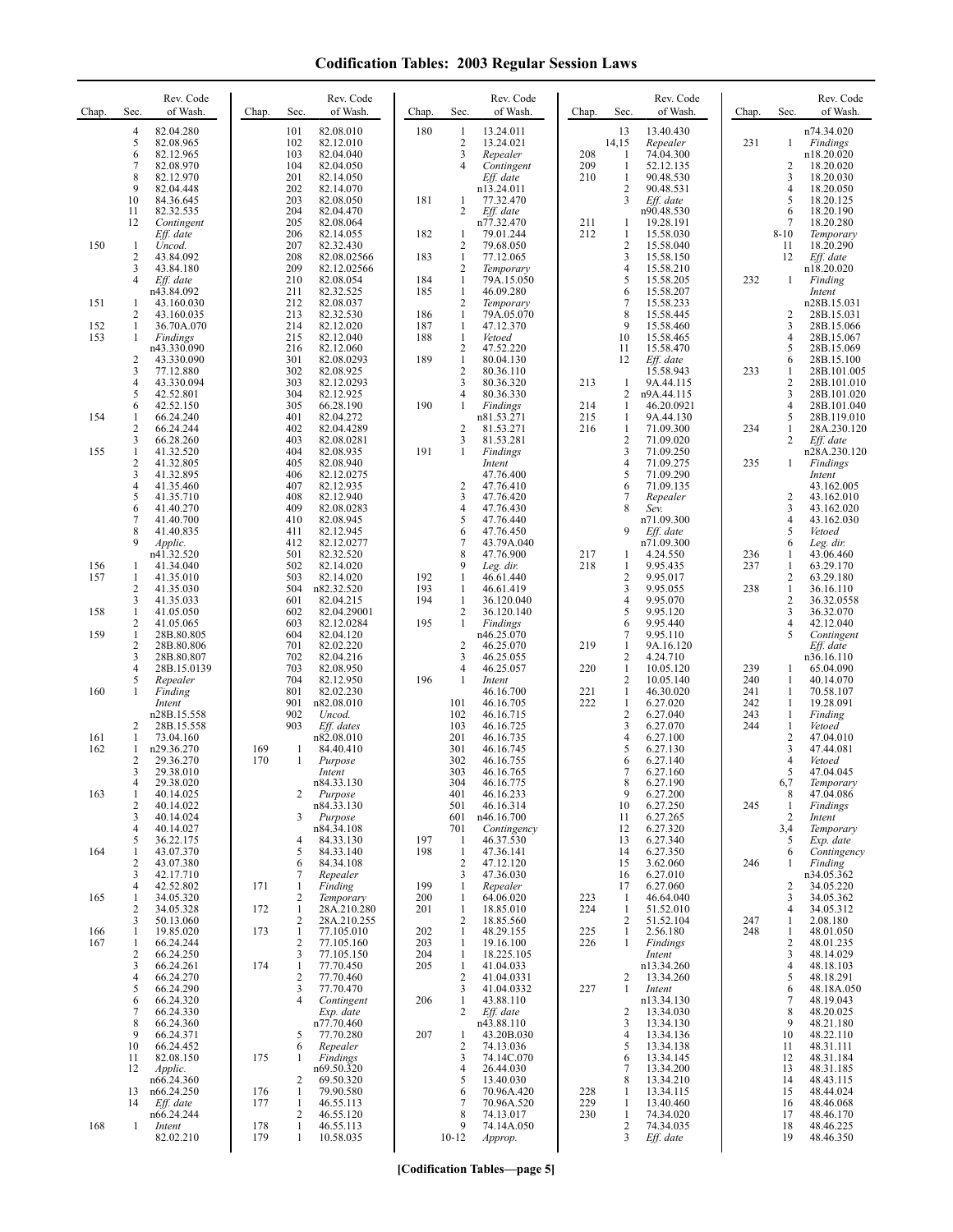| Chap.      | Sec.                                    | Rev. Code<br>of Wash.       | Chap.      | Sec.                           | Rev. Code<br>of Wash.      | Chap. | Sec.                           | Rev. Code<br>of Wash.    | Chap. | Sec.                           | Rev. Code<br>of Wash.    | Chap.      | Sec.                | Rev. Code<br>of Wash.    |
|------------|-----------------------------------------|-----------------------------|------------|--------------------------------|----------------------------|-------|--------------------------------|--------------------------|-------|--------------------------------|--------------------------|------------|---------------------|--------------------------|
|            | 20                                      | 48.62.111                   |            |                                | n82.68.030                 |       | $\overline{7}$                 | 71.32.070                |       | 40                             | Sev.                     | 301        | 1                   | 39.10.130                |
|            | 21<br>22                                | 48.90.010<br>48.90.020      |            | 14                             | Contingency<br>n82.68.030  |       | 8<br>9                         | 71.32.080<br>71.32.090   |       | 41                             | 19.230.904<br>19.230.905 |            | 2<br>3              | 39.10.020<br>39.10.067   |
|            | 23                                      | 48.90.030                   |            | 15                             | Leg. dir.                  |       | 10                             | 71.32.100                |       | 42                             | Leg. dir.                |            | 4                   | 39.08.030                |
|            | 24<br>25                                | 48.90.140<br>48.99.040      | 262        | -1<br>$\overline{2}$           | 90.58.060<br>90.58.080     |       | 11<br>12                       | 71.32.110<br>71.32.120   | 288   | 1<br>$\overline{c}$            | 43.320.110<br>43.320.115 |            | 5<br>6              | 39.30.060<br>39.12.090   |
| 249        | -1                                      | 48.09.320                   |            | 3                              | Intent                     |       | 13                             | 71.32.130                |       | 3                              | 21.20.400                |            | 7                   | 60.28.011                |
| 250        | $\mathbf{1}$<br>$\overline{\mathbf{c}}$ | 48.01.080                   | 263        | 1                              | 90.58.250<br>Findings      |       | 14<br>15                       | 71.32.140<br>71.32.150   |       | 4<br>5                         | 21.20.110<br>21.20.390   |            | 8<br>9              | 39.10.902<br>Repealer    |
|            | 3                                       | 48.15.020<br>48.15.023      |            |                                | n77.32.555                 |       | 16                             | 71.32.160                |       | 6                              | 21.20.395                | 302        | $\mathbf{1}$        | 84.40.040                |
|            | 4                                       | 48.17.060                   |            | $\overline{c}$                 | 77.32.555                  |       | 17                             | 71.32.170                |       | 7                              | 9A.20.021                |            | $\overline{c}$      | 84.40.060                |
|            | 5<br>6                                  | 48.17.063<br>48.17.067      |            | 3<br>$\overline{4}$            | Temporary<br>Eff. date     |       | 18<br>19                       | 71.32.180<br>71.32.190   | 289   | 1<br>$\overline{c}$            | 36.22.181<br>43.320.140  |            | 3<br>4              | 84.40.070<br>84.40.190   |
|            | 7                                       | 48.44.015                   |            |                                | n77.32.555                 |       | 20                             | 71.32.200                |       | 3                              | 43.320.1401              |            | 5                   | 84.40.335                |
|            | 8<br>9                                  | 48.44.016<br>48.44.060      | 264        | -1<br>$\sqrt{2}$               | 70.94.017<br>Approp.       |       | 21<br>22                       | 71.32.210<br>71.32.220   | 290   | $\mathbf{1}$<br>$\overline{c}$ | 18.04.195<br>18.04.215   |            | 6<br>7              | 84.36.310<br>84.36.630   |
|            | 10                                      | 48.46.027                   |            | 3                              | 90.56.335                  |       | 23                             | 71.32.230                |       | 3                              | 18.04.295                | 303        | 1                   | 39.33.010                |
|            | 11<br>12                                | 48.46.033<br>48.46.420      |            | $\overline{4}$<br>5            | Temporary<br>Approps.      |       | 24<br>25                       | 71.32.240<br>71.32.250   |       | 4<br>5                         | 18.04.390<br>18.04.370   |            | 2                   | Eff. date<br>n39.33.010  |
|            | 13                                      | 9.94A.515                   |            | 6                              | Vetoed                     |       | 26                             | 71.32.260                |       | 6                              | Temporary                | 304        | 1                   | 86.15.050                |
|            | 14<br>15                                | 9.94A.515<br>Sev.           |            | 7<br>8                         | 46.12.101<br>46.68.020     |       | 27<br>28                       | 11.94.010<br>11.94.150   | 291   | 1                              | Intent<br>Finding        | 305<br>306 | $\mathbf{1}$<br>1   | 40.14.030<br>87.80.005   |
|            |                                         | n48.01.080                  |            | 9                              | Exp. date                  |       | 29                             | 7.70.065                 |       |                                | n19.27.031               |            | $\overline{c}$      | 87.80.030                |
|            | 16                                      | Exp. date<br>n9.94A.515     | 265        | 1<br>$\sqrt{2}$                | 44.04.270<br>42.52.810     |       | 30<br>31                       | 7.70.068<br>9A.60.060    |       | 2<br>3                         | 19.27.031<br>19.27.080   |            | 3<br>$\overline{4}$ | 87.80.130<br>Constr.     |
|            | 17                                      | Eff. date                   |            | 3                              | 42.52.150                  |       | 32                             | 9.94A.515                |       | 4                              | 19.27.110                |            |                     | 87.80.901                |
| 251        | 1                                       | n9.94A.515<br>48.13.180     | 266        | $\mathbf{1}$<br>$\overline{2}$ | 7.68.350<br>Leg. dir.      |       | 33<br>34                       | 9.94A.515<br>Leg. dir.   | 292   | 1<br>2                         | 18.220.060<br>18.220.210 | 307        | 1<br>2              | 90.44.050<br>90.44.052   |
| 252        | 1                                       | 23.86.080                   |            | 3                              | Eff. date                  |       | 35                             | Sev.                     |       | 3                              | Eff. date                | 308        | $\mathbf{1}$        | Temporary                |
| 253<br>254 | 1<br>1                                  | 52.04.161<br>8.26.020       | 267        | 1                              | n7.68.350<br>9A.40.100     |       | 36                             | 71.32.900<br>Exp. date   | 293   | $\mathbf{1}$                   | n18.220.060<br>41.26.547 | 309        | 2<br>$\mathbf{1}$   | Eff. date<br>52.02.020   |
|            | $\overline{c}$                          | 9.94A.731                   |            | $\sqrt{2}$                     | 9.94A.515                  |       |                                | n9.94A.515               |       | 2                              | Exp. date                | 310        | 1<br>$\overline{2}$ | 79.90.480                |
|            | 3<br>4                                  | 11.68.090<br>11.97.010      |            | 3<br>$\overline{4}$            | 9.94A.515<br>9.94A.535     |       | 37                             | Eff. date<br>n9.94A.515  | 294   | 1                              | n41.26.547<br>41.04.450  |            |                     | Eff. date<br>n79.90.480  |
|            | 5                                       | 11.97.900                   |            | 5                              | 9A.82.090                  |       | 38                             | 71.32.901                |       | 2                              | 41.26.195                | 311        | 1                   | <b>Findings</b>          |
| 255        | 6<br>1                                  | 29.81.310<br>Temporary      |            | 6<br>7                         | 9A.82.100<br>9A.82.120     | 284   | $\mathbf{1}$<br>$\overline{2}$ | 74.13.600<br>74.13.610   |       | 3<br>4                         | 41.26.460<br>41.31A.020  |            | 2                   | n76.09.020<br>76.09.410  |
| 256<br>257 | 1                                       | 4.24.300                    |            | 8                              | Exp. date                  |       | 3                              | Vetoed                   |       | 5                              | 41.35.640                |            | 3                   | 76.09.020                |
|            | 1<br>2                                  | 18.29.050<br>69.41.010      |            | 9                              | n9.94A.515<br>Eff. date    | 285   | $\overline{4}$<br>1            | 74.13.620<br>Temporary   |       | 6<br>7                         | 41.40.660<br>41.40.748   |            | 4<br>5              | 76.09.420<br>76.09.055   |
| 258        | 1                                       | Finding<br>18.79.330        | 268        | 1                              | n9.94A.515<br>19.220.010   | 286   | $\mathbf{1}$<br>$\overline{c}$ | 35.21.688<br>36.70.757   |       | 8<br>9                         | 41.40.801<br>41.40.845   |            | 6<br>7              | 76.09.390<br>76.13.150   |
|            | $\overline{\mathbf{c}}$                 | 18.79.340                   | 269        | $\mathbf{1}$                   | 9A.76.200                  |       | 3                              | 35.63.185                |       | 10                             | 41.45.060                |            | 8                   | Applic.                  |
|            | 3<br>4                                  | 18.79.350<br>18.79.360      | 270<br>271 | 1<br>$\mathbf{1}$              | 43.101.227<br>Vetoed       |       | 4<br>5                         | 35A.63.215<br>36.70A.450 |       | 11<br>12                       | 41.50.110<br>41.50.700   |            | 9                   | 76.09.430<br>76.09.440   |
|            | 5                                       | 18.79.370                   |            | $\overline{2}$                 | 72.09.111                  | 287   | 1                              | Short t.                 |       | 13                             | 41.54.030                |            | 10                  | 77.12.755                |
|            | 6<br>$\overline{7}$                     | 18.79.240<br>18.130.040     | 272        | 3<br>$\mathbf{1}$              | 72.09.480<br>70.58.107     |       | 2                              | 19.230.900<br>Intent     |       | 14<br>15                       | 43.43.271<br>43.43.295   |            | 11<br>12            | 76.09.450<br>Temporary   |
|            | 8                                       | 70.41.370                   | 273        | $\mathbf{1}$                   | 70.54.360                  |       |                                | 19.230.005               |       | 16                             | Vetoed                   |            | 13                  | Eff. date                |
|            | 9<br>10                                 | 18.51.550<br>Leg. dir.      |            | $\overline{2}$<br>3            | 49.60.172<br>49.60.174     |       | 3<br>4                         | 19.230.010<br>19.230.020 |       | 17                             | Eff. date<br>n41.31A.020 | 312        | $\mathbf{1}$        | n76.09.020<br>43.30.130  |
|            | 11                                      | Sev.                        |            | $\overline{4}$                 | 50.20.041                  |       | 5                              | 19.230.030               | 295   | $\mathbf{1}$                   | 41.04.276                | 313        | $\mathbf{1}$        | Findings                 |
|            | 12                                      | n18.79.330<br>Eff. date     | 274        | 5<br>1                         | Temporary<br>Repealer      |       | 6<br>7                         | 19.230.040<br>19.230.050 |       | $\overline{c}$<br>3            | 41.04.278<br>41.50.110   |            | 2                   | n79.15.500<br>79.15.500  |
|            |                                         | n18.79.330                  |            | $\overline{2}$                 | 43.70.670                  |       | 8                              | 19.230.060               |       | 4                              | 44.44.040                |            | 3                   | 79.15.510                |
| 259        | 1<br>2                                  | 43.72.900<br>Retro. applic. |            | 3<br>4                         | n43.70.670<br>Eff. date    |       | 9<br>10                        | 19.230.070<br>19.230.080 |       | 5<br>6                         | 41.04.281<br>41.32.570   |            | 4<br>5              | 79.15.520<br>79.15.530   |
|            | 3                                       | Eff. date                   |            |                                | n43.70.670                 |       | 11                             | 19.230.090               |       | 7                              | 41.40.037                |            | 6                   | 76.12.030                |
| 260        | 1<br>$\overline{c}$                     | Vetoed<br>70.95M.010        | 275        | -1<br>$\overline{2}$           | 18.71.040<br>18.130.040    |       | 12<br>13                       | 19.230.100<br>19.230.110 |       | 8<br>9                         | 41.45.020<br>41.45.090   |            | 7<br>8              | 76.12.120<br>79.64.040   |
|            | 3                                       | 70.95M.020                  |            | 3                              | 70.127.040                 |       | 14                             | 19.230.120               |       | 10                             | 41.45.110                |            | 9                   | 43.85.130                |
|            | 4<br>5                                  | 70.95M.030<br>70.95M.040    |            | 4                              | Eff. date<br>n18.130.040   |       | 15<br>16                       | 19.230.130<br>19.230.140 |       | 11<br>12                       | Leg. rev.<br>44.04.260   |            | 10<br>11            | 43.79A.040<br>84.33.078  |
|            | 6                                       | 70.95M.050                  |            | 5                              | Repealer                   |       | 17                             | 19.230.150               |       | 13                             | 44.44.013                |            | 12                  | 84.33.035                |
|            | 7<br>8                                  | 70.95M.060<br>70.95M.070    | 276        | 1<br>2                         | 41.05.013<br>n41.05.013    |       | 18<br>19                       | 19.230.160<br>19.230.170 |       | 14<br>15                       | 44.44.030<br>Repealer    |            | 13<br>14            | Temporary<br>Leg. dir.   |
|            | 9                                       | 70.95M.080                  | 277        | $\mathbf{1}$                   | 42.30.110                  |       | 20                             | 19.230.180               | 296   | 1                              | 80.24.010                |            | 15                  | Sev.                     |
|            | 10<br>11                                | 70.95M.090<br>70.95M.120    |            | $\overline{2}$<br>3            | 41.05.026<br>42.17.310     |       | 21<br>22                       | 19.230.190<br>19.230.200 |       | $\overline{2}$<br>3            | 81.24.010<br>81.24.020   | 314        | 1                   | n79.15.500<br>76.06.010  |
|            | 12                                      | 70.95M.100                  | 278        | $\mathbf{1}$                   | Findings                   |       | 23                             | 19.230.210               |       | 4                              | 81.24.030                |            | 2                   | 76.06.020                |
|            | 13<br>14                                | 70.95M.110<br>70.95M.130    |            | 2                              | n28C.18.120<br>28C.18.120  |       | 24<br>25                       | 19.230.220<br>19.230.230 | 297   | 5<br>1                         | 81.77.080<br>35.67.370   |            | 3<br>4              | 76.06.130<br>76.09.050   |
| 261        | 15                                      | Leg. dir.<br>82.68.010      |            | 3<br>4                         | 28B.115.070<br>28B.115.090 |       | 26<br>27                       | 19.230.240<br>19.230.250 | 298   | 1<br>2                         | 43.21C.229<br>43.21C.240 |            | 5<br>6              | 76.09.060<br>17.24.171   |
|            | $\mathbf{1}$<br>2                       | 82.68.020                   |            | 5                              | Repealer                   |       | 28                             | 19.230.260               |       | 3                              | Sev.                     |            | 7                   | Findings                 |
|            | 3<br>4                                  | 82.68.030<br>82.68.040      | 279<br>280 | 1<br>1                         | 74.09.520<br>18.20.110     |       | 29<br>30                       | 19.230.270<br>19.230.280 | 299   | 1                              | n43.21C.229<br>35.13.470 |            | 8                   | n17.24.220<br>17.24.220  |
|            | 5                                       | 82.68.050                   | 281        | 1                              | n71.36.040                 |       | 31                             | 19.230.290               |       | 2                              | 35.13.480                | 315        | 1                   | 84.33.088                |
|            | 6<br>7                                  | 82.68.060                   |            | $\overline{2}$<br>3            | 71.36.040<br>71.36.050     |       | 32                             | 19.230.300               |       | 3                              | 35A.14.460               | 316<br>317 | $\mathbf{1}$        | 43.43.934                |
|            | 8                                       | 82.68.070<br>82.68.080      |            | $\overline{4}$                 | 71.36.020                  |       | 33<br>34                       | 19.230.310<br>19.230.320 |       | 4<br>5                         | 35A.14.470<br>36.70A.110 |            | 1                   | Findings<br>n77.32.560   |
|            | 9<br>10                                 | 84.36.635<br>82.29A.135     | 282<br>283 | 1<br>1                         | 18.32.030<br>Findings      |       | 35<br>36                       | 19.230.330<br>19.230.340 | 300   | 1<br>$\overline{\mathbf{c}}$   | 39.04.105<br>39.04.107   |            | 2<br>3              | 77.32.560<br>77.12.170   |
|            | 11                                      | 82.04.260                   |            |                                | 71.32.010                  |       | 37                             | Eff. date                |       | 3                              | 39.10.020                |            | 4                   | 77.32.380                |
|            | 12                                      | Applic.<br>n84.36.635       |            | 2<br>3                         | 71.32.020<br>71.32.030     |       | 38                             | 19.230.901<br>19.230.902 |       | 4<br>5                         | 39.10.051<br>39.10.061   | 318        | 1<br>2              | 77.32.430<br>77.32.256   |
|            | 13                                      | Eff. dates                  |            | 4                              | 71.32.040                  |       | 39                             | Applic.                  |       | 6                              | 39.10.068                |            | 3                   | Eff. date                |
|            |                                         |                             |            | 5<br>6                         | 71.32.050<br>71.32.060     |       |                                | Constr.<br>19.230.903    |       | 7<br>8                         | 39.10.117<br>39.10.902   | 319        | 1                   | n77.32.430<br>28B.15.600 |
|            |                                         |                             |            |                                |                            |       |                                |                          |       |                                |                          |            |                     |                          |

**[Codification Tables—page 6]**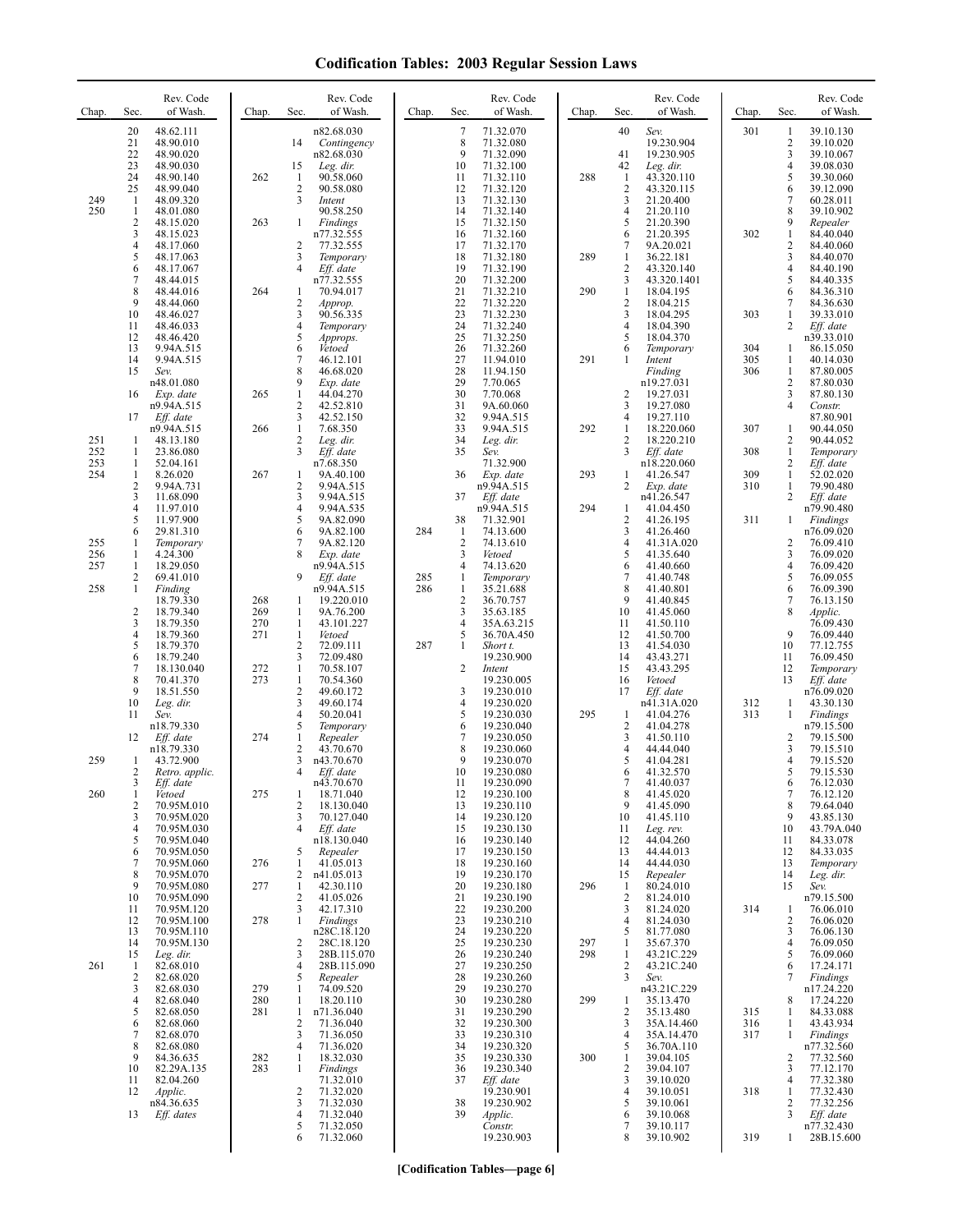| Chap.      | Rev. Code<br>of Wash.<br>Sec.                                                                                                                                                                                                                                          | Rev. Code<br>of Wash.<br>Chap.<br>Sec.                                                                                                                                                                                                                                             | Rev. Code<br>of Wash.<br>Chap.<br>Sec.                                                                                                                                                                                                                                               | Rev. Code<br>of Wash.<br>Chap.<br>Sec.                                                                                                                                                                                                                                               | Rev. Code<br>of Wash.<br>Chap.<br>Sec.                                                                                                                                                                                                                                               |
|------------|------------------------------------------------------------------------------------------------------------------------------------------------------------------------------------------------------------------------------------------------------------------------|------------------------------------------------------------------------------------------------------------------------------------------------------------------------------------------------------------------------------------------------------------------------------------|--------------------------------------------------------------------------------------------------------------------------------------------------------------------------------------------------------------------------------------------------------------------------------------|--------------------------------------------------------------------------------------------------------------------------------------------------------------------------------------------------------------------------------------------------------------------------------------|--------------------------------------------------------------------------------------------------------------------------------------------------------------------------------------------------------------------------------------------------------------------------------------|
| 320<br>321 | 66.08.150<br>1<br>1<br>Finding<br>Intent                                                                                                                                                                                                                               | 54<br>16.58.100<br>55<br>16.58.110<br>56<br>16.58.130                                                                                                                                                                                                                              | $\overline{2}$<br>36.70A.280<br>333<br>$\mathbf{1}$<br>36.70A.115<br>334<br>101<br>43.30.630                                                                                                                                                                                         | 308<br>79.02.160<br>309<br>79.15.055<br>310<br>79.02.230                                                                                                                                                                                                                             | 397<br>79.02.030<br>79.10.030<br>398<br>399<br>79.11.340                                                                                                                                                                                                                             |
| 322        | n90.58.030<br>2<br>90.58.030<br>3<br>90.58.090<br>4<br>90.58.190<br>5<br>36.70A.480<br>Finding<br>1<br>70.103.010<br>$\overline{c}$<br>70.103.020<br>3<br>70.103.030<br>4<br>70.103.040<br>5<br>70.103.050                                                             | 57<br>16.58.140<br>58<br>16.58.150<br>59<br>16.58.160<br>60<br>16.58.170<br>61<br>Purpose<br>16.65.005<br>62<br>16.65.010<br>63<br>16.65.015<br>64<br>16.65.020<br>65<br>16.65.030<br>66<br>16.65.037                                                                              | 102<br>43.30.640<br>103<br>43.12.055<br>104<br>43.30.205<br>105<br>43.30.155<br>106<br>43.30.385<br>107<br>43.30.600<br>108<br>43.30.411<br>109<br>43.30.610<br>110<br>43.30.650<br>43.30.660<br>111<br>112<br>43.30.215                                                             | 311<br>79.11.040<br>312<br>79.15.045<br>313<br>79.02.250<br>314<br>79.11.080<br>315<br>79.13.050<br>316<br>79.13.040<br>317<br>79.02.095<br>318<br>79.11.020<br>319<br>79.15.020<br>320<br>79.10.090<br>321<br>79.11.010                                                             | 400<br>79.13.150<br>401<br>79.14.300<br>402<br>79.14.310<br>403<br>79.14.320<br>404<br>79.14.330<br>405<br>79.14.360<br>406<br>79.14.370<br>407<br>79.14.380<br>408<br>79.14.390<br>409<br>79.14.410<br>410<br>79.14.420                                                             |
| 323        | 6<br>70.103.060<br>$\boldsymbol{7}$<br>70.103.070<br>8<br>70.103.080<br>9<br>70.103.090<br>10<br>Leg. dir.<br>48.30.270<br>1<br>2<br>48.30.270<br>3<br>Exp. date                                                                                                       | 67<br>16.65.040<br>68<br>16.65.042<br>69<br>16.65.050<br>70<br>16.65.080<br>71<br>16.65.090<br>72<br>16.65.100<br>73<br>16.65.140<br>74<br>16.65.170                                                                                                                               | 113<br>43.30.225<br>114<br>43.30.421<br>115<br>43.30.430<br>116<br>43.30.440<br>117<br>43.30.530<br>118<br>79.17.210<br>119<br>43.30.055<br>120<br>43.30.305                                                                                                                         | 322<br>79.17.100<br>323<br>79.13.060<br>324<br>79.11.250<br>325<br>79.11.260<br>326<br>79.11.270<br>327<br>79.11.060<br>328<br>79.11.100<br>329<br>79.15.060                                                                                                                         | 411<br>79.14.430<br>412<br>79.14.440<br>413<br>79.14.450<br>414<br>79.14.470<br>415<br>79.14.480<br>416<br>79.14.490<br>417<br>79.14.500<br>418<br>79.14.510                                                                                                                         |
| 324<br>325 | 4<br>Eff. date<br>43.84.092<br>1<br>1<br>Intent<br>Finding<br>n90.64.030<br>2<br>90.64.813<br>3<br>90.64.030<br>4<br>90.64.120<br>5<br>90.64.150                                                                                                                       | 75<br>16.65.190<br>76<br>16.65.200<br>77<br>16.65.235<br>78<br>16.65.260<br>79<br>16.65.270<br>80<br>16.65.280<br>81<br>16.65.300<br>82<br>16.65.340<br>83<br>16.65.350                                                                                                            | 121<br>43.30.315<br>122<br>79.10.140<br>123<br>Vetoed<br>124<br>43.30.470<br>125<br>43.30.325<br>126<br>Repealer<br>127<br>Leg. rev.<br>128<br>Leg. rev.<br>129<br>Leg. rev.                                                                                                         | 330<br>79.11.070<br>331<br>79.15.010<br>332<br>79.10.070<br>333<br>79.02.370<br>334<br>79.15.100<br>335<br>79.15.300<br>336<br>79.11.110<br>337<br>79.13.160<br>338<br>79.11.160                                                                                                     | 419<br>79.14.520<br>420<br>79.14.530<br>421<br>79.14.540<br>422<br>79.14.550<br>423<br>79.14.560<br>424<br>79.14.570<br>425<br>79.14.580<br>426<br>79.02.210<br>427<br>79.02.220                                                                                                     |
| 326        | 6<br>90.64.901<br>7<br>90.48.260<br>8<br>Temporary<br>9<br>Eff. date<br>n90.64.901<br>Findings<br>1<br>2<br>16.57.010<br>3<br>16.57.015<br>4<br>16.57.020                                                                                                              | 84<br>16.65.380<br>85<br>16.65.390<br>86<br>16.65.400<br>87<br>16.65.420<br>88<br>16.65.424<br>89<br>16.65.440<br>90<br>16.65.445<br>91<br>42.17.31919<br>92<br>Repealer                                                                                                           | 130<br>Leg. rev.<br>131<br>Leg. rev.<br>201<br>79.11.005<br>202<br>43.30.340<br>203<br>43.30.345<br>204<br>43.30.450<br>205<br>79.22.010<br>206<br>79.22.040<br>207<br>79.64.110                                                                                                     | 339<br>79.15.030<br>340<br>79.10.080<br>341<br>79.15.040<br>342<br>79.13.080<br>343<br>79.15.320<br>344<br>79.11.120<br>345<br>79.15.090<br>346<br>79.11.130<br>347<br>79.15.080                                                                                                     | 428<br>79.02.240<br>429<br>79.02.260<br>430<br>79.11.320<br>431<br>43.12.075<br>432<br>79.02.040<br>433<br>79.10.010<br>434<br>79.02.330<br>435<br>79.02.300<br>436<br>79.02.080                                                                                                     |
|            | 5<br>16.57.023<br>6<br>16.57.025<br>$\overline{7}$<br>16.57.030<br>8<br>16.57.040<br>9<br>16.57.050<br>10<br>16.57.080<br>11<br>16.57.090<br>12<br>16.57.100<br>13<br>16.57.120<br>14<br>16.57.130                                                                     | 93<br>Eff. dates<br>16.57.902<br>327<br>$\mathbf{1}$<br>Finding<br>Intent<br>n39.34.190<br>2<br>39.34.190<br>3<br>39.34.020<br>$\overline{4}$<br>39.34.200<br>5<br>Vetoed<br>6<br>39.34.210                                                                                        | 208<br>79.22.100<br>209<br>79.17.020<br>210<br>79.17.060<br>211<br>79.17.070<br>212<br>79.22.110<br>213<br>79.22.300<br>214<br>79.22.310<br>215<br>79.22.320<br>216<br>79.22.330<br>217<br>79.22.080                                                                                 | 348<br>79.11.140<br>349<br>79.11.165<br>350<br>79.15.070<br>351<br>79.15.150<br>352<br>79.11.090<br>353<br>79.15.050<br>354<br>79.11.150<br>355<br>79.15.110<br>356<br>79.11.190<br>357<br>79.11.175                                                                                 | 437<br>79.17.110<br>438<br>79.17.120<br>439<br>79.17.130<br>440<br>79.17.140<br>441<br>79.19.100<br>442<br>79.96.210<br>443<br>79.96.220<br>444<br>79.96.230<br>445<br>79.17.050<br>446<br>79.17.030                                                                                 |
|            | 15<br>16.57.140<br>16<br>16.57.150<br>17<br>16.57.153<br>18<br>16.57.160<br>19<br>16.57.165<br>20<br>16.57.170<br>21<br>16.57.180<br>22<br>16.57.200<br>23<br>16.57.210<br>16.57.220<br>24<br>25<br>16.57.223<br>16.57.230<br>26                                       | 7<br>39.34.220<br>8<br>36.01.230<br>9<br>36.94.490<br>10<br>36.89.130<br>11<br>35.21.210<br>12<br>35.67.380<br>13<br>57.08.190<br>14<br>54.16.360<br>15<br>87.03.019<br>53.08.420<br>16<br>17<br>85.38.280<br>86.09.720<br>18                                                      | 218<br>79.22.090<br>219<br>79.64.100<br>220<br>79.22.050<br>221<br>79.22.060<br>222<br>79.22.070<br>223<br>79.22.030<br>224<br>79.38.070<br>225<br>79.02.420<br>226<br>79.36.310<br>227<br>79.36.320<br>228<br>79.36.330<br>229<br>79.36.340                                         | 358<br>79.15.120<br>359<br>79.11.030<br>360<br>79.02.270<br>361<br>79.11.200<br>362<br>79.15.130<br>363<br>79.02.290<br>364<br>79.15.140<br>365<br>79.02.050<br>366<br>79.13.010<br>79.13.030<br>367<br>368<br>79.13.110<br>79.13.120<br>369                                         | 447<br>79.94.175<br>448<br>79.94.181<br>449<br>79.11.220<br>450<br>79.13.090<br>451<br>79.02.090<br>452<br>79.17.010<br>453<br>79.17.040<br>454<br>79.90.458<br>455<br>79.73.010<br>79.73.010<br>456<br>457<br>79.73.020<br>79.73.030<br>458                                         |
|            | 27<br>16.57.240<br>28<br>16.57.243<br>29<br>16.57.245<br>30<br>16.57.260<br>31<br>16.57.267<br>32<br>16.57.270<br>33<br>16.57.275<br>34<br>16.57.280<br>16.57.290<br>35<br>36<br>16.57.300<br>37<br>16.57.303<br>38<br>16.57.310<br>39<br>16.57.320                    | 19<br>86.15.035<br>328<br>90.82.060<br>$\mathbf{1}$<br>329<br>90.03.370<br>$\mathbf{1}$<br>2<br>90.03.380<br>3<br>90.44.100<br>330<br>1<br>43.155.055<br>2,3<br>Vetoed<br>331<br>1<br>Intent<br>n35.13.410<br>35.13.410<br>2<br>3<br>35.13.420<br>4<br>35.13.430<br>5<br>35.13.440 | 230<br>79.15.400<br>231<br>79.15.410<br>232<br>79.15.420<br>233<br>79.15.430<br>234<br>79.15.440<br>235<br>Repealer<br>236<br>Leg. rev.<br>237<br>Leg. rev.<br>238<br>Leg. rev.<br>239<br>Leg. rev.<br>240<br>Leg. rev.<br>241<br>Leg. rev.<br>242<br>Leg. rev.                      | 370<br>79.13.020<br>371<br>79.10.125<br>79.13.130<br>372<br>79.13.140<br>373<br>374<br>79.13.180<br>375<br>79.13.070<br>376<br>79.13.170<br>377<br>79.02.280<br>378<br>79.13.620<br>379<br>79.13.370<br>380<br>79.11.290<br>381<br>79.11.310<br>382<br>79.02.200                     | 459<br>79.73.040<br>460<br>79.73.050<br>79.13.500<br>461<br>462<br>79.13.510<br>79.64.120<br>463<br>464<br>79.13.520<br>465<br>79.13.530<br>466<br>79.13.320<br>79.13.330<br>467<br>468<br>79.13.340<br>79.13.350<br>469<br>470<br>79.13.360<br>471<br>79.14.010                     |
|            | 40<br>16.57.330<br>41<br>16.57.340<br>42<br>16.57.360<br>43<br>16.57.370<br>44<br>16.57.400<br>45<br>16.57.410<br>16.58.020<br>46<br>47<br>16.58.030<br>48<br>16.58.040<br>49<br>16.58.050<br>50<br>16.58.060<br>51<br>16.58.070<br>52<br>16.58.080<br>53<br>16.58.095 | 35.13.450<br>6<br>7<br>35.13.460<br>8<br>35.21.005<br>9<br>35A.01.040<br>35A.14.420<br>10<br>11<br>35A.14.430<br>35A.14.440<br>12<br>13<br>35A.14.450<br>14<br>Sev.<br>n35.13.410<br>15<br>Eff. date<br>n35.13.410<br>332<br>Intent<br>1<br>n36.70A.280                            | 243<br>Leg. rev.<br>244<br>Leg. rev.<br>245<br>Leg. rev.<br>246<br>Leg. rev.<br>247<br>Leg. rev.<br>248<br>Leg. rev.<br>249<br>Leg. rev.<br>301<br>79.02.010<br>302<br>79.02.020<br>79.02.410<br>303<br>304<br>43.30.235<br>43.12.021<br>305<br>306<br>43.12.031<br>307<br>43.12.041 | 79.36.350<br>383<br>384<br>79.36.430<br>385<br>79.36.440<br>386<br>79.36.460<br>387<br>79.36.470<br>388<br>79.36.480<br>389<br>79.36.490<br>390<br>79.36.500<br>391<br>79.36.520<br>392<br>79.36.530<br>393<br>79.36.550<br>394<br>79.36.560<br>395<br>79.36.570<br>79.36.355<br>396 | 472<br>79.14.020<br>473<br>79.14.030<br>474<br>79.14.040<br>475<br>79.14.080<br>476<br>79.14.090<br>477<br>79.14.100<br>79.14.110<br>478<br>479<br>79.14.120<br>480<br>79.14.130<br>481<br>79.14.140<br>482<br>79.14.150<br>483<br>79.14.180<br>484<br>79.14.190<br>79.14.200<br>485 |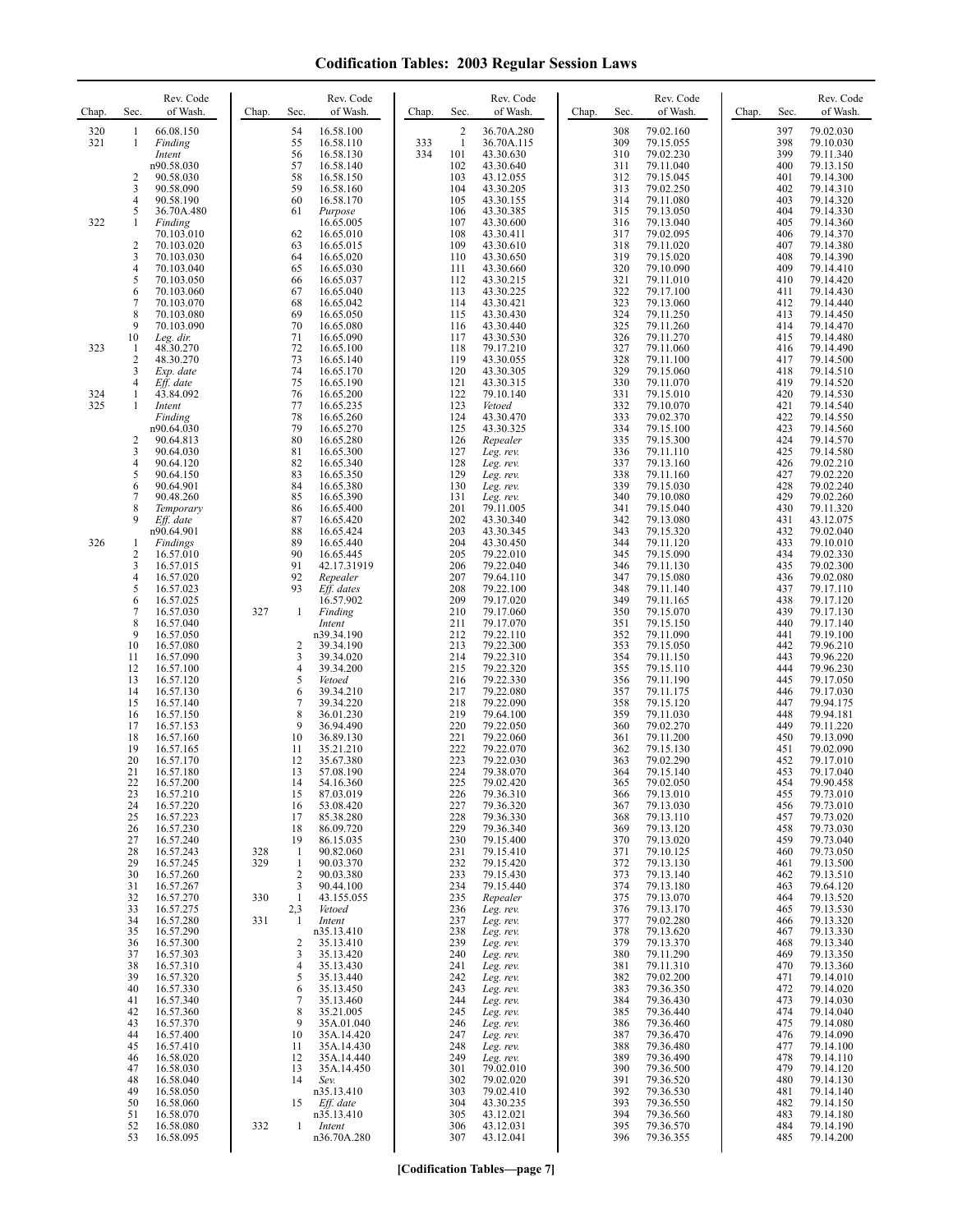| Chap. | Sec.       | Rev. Code<br>of Wash.  | Chap.      | Sec.                           | Rev. Code<br>of Wash.    | Chap.      | Sec.                           | Rev. Code<br>of Wash.   | Chap. | Sec.                | Rev. Code<br>of Wash.     | Chap.      | Sec.                    | Rev. Code<br>of Wash.    |
|-------|------------|------------------------|------------|--------------------------------|--------------------------|------------|--------------------------------|-------------------------|-------|---------------------|---------------------------|------------|-------------------------|--------------------------|
|       | 486        | 79.14.210              |            | 604                            | 79.90.340                |            | 5                              | 82.36.440               |       | 402                 | 82.38.030                 | 366        | 1                       | 46.20.720                |
|       | 487<br>488 | 79.14.220<br>79.02.120 |            | 605<br>606                     | 79.90.380<br>79.90.400   | 351        | 6<br>$\mathbf{1}$              | 82.38.280<br>47.80.040  |       | 403<br>404          | 46.68.090<br>46.68.110    | 367        | 2<br>$\mathbf{1}$       | 46.20.311<br>46.52.130   |
|       | 489        | 79.02.130              |            | 607                            | 79.91.010                |            | 2                              | 47.80.080               |       | 405                 | 82.38.035                 | 368        | 1                       | 46.70.180                |
|       | 490<br>491 | 79.02.140<br>79.13.380 |            | 608<br>609                     | 79.91.030<br>79.91.040   | 352        | $\mathbf{1}$<br>$\overline{c}$ | 39.10.020<br>39.10.051  |       | 406<br>407          | 82.38.047<br>46.09.170    |            | $\overline{c}$<br>3     | 63.14.010<br>63.14.130   |
|       | 492        | 79.13.390              |            | 610                            | 79.91.050                |            | 3                              | 39.10.061               |       | 408                 | 46.10.170                 |            | 4                       | Contingency              |
|       | 493<br>494 | 79.13.400<br>79.13.410 |            | 611<br>612                     | 79.91.060<br>79.91.080   | 353        | $\mathbf{1}$<br>$\overline{c}$ | 46.04.320<br>46.04.357  |       | 409<br>501          | 79A.25.070<br>46.16.233   | 369        | 1<br>2                  | 46.01.230<br>Eff. date   |
|       | 495        | 79.36.620              |            | 613                            | 79.91.190                |            | 3                              | 46.61.725               |       | 502                 | 46.16.690                 |            |                         | n46.01.230               |
|       | 496<br>497 | 79.36.630<br>79.36.640 |            | 614<br>615                     | 79.91.210<br>79.94.450   |            | 4<br>5                         | 46.61.688<br>46.61.687  |       | 601<br>602          | 46.68.280<br>43.84.092    | 370        | 3<br>1,2                | Contingency<br>Vetoed    |
|       | 498        | 79.36.650              |            | 616                            | Intent                   |            | 6                              | 46.04.336               |       | 701                 | Uncod.                    |            | 3                       | 46.01.140                |
|       | 499<br>500 | 79.38.010<br>79.38.030 | 335        | 1                              | n79.02.010<br>78.44.320  |            | 7<br>8                         | 46.04.332<br>46.16.010  |       | 702<br>703          | Sev.<br>Eff. dates        |            | 4<br>5                  | 46.16.685<br>Vetoed      |
|       | 501        | 79.38.040              |            | $\overline{2}$                 | 78.44.330                |            | 9                              | 46.20.500               |       |                     | n82.08.020                |            | 6                       | Applic.                  |
|       | 502<br>503 | 79.38.050<br>79.38.060 |            | 3<br>$\overline{4}$            | 78.44.340<br>9.94A.515   |            | 10<br>11                       | 46.61.710<br>46.81A.010 |       | 704                 | Applic.<br>n46.16.070     |            | 7                       | n46.01.140<br>Vetoed     |
|       | 504        | 79.02.340              |            | 5                              | 9.94A.515                |            | 12                             | Eff. date               |       | 705                 | Vetoed                    | 371        | $\mathbf{1}$            | 46.16.381                |
|       | 505<br>506 | 79.02.350<br>79.44.020 |            | 6<br>7                         | 13.40.0357<br>Exp. date  | 354        | 1                              | n46.04.320<br>Findings  | 362   | 1                   | Intent<br>44.75.010       | 372<br>373 | 1<br>$\mathbf{1}$       | 36.120.130<br>Findings   |
|       | 507        | 79.44.030              |            |                                | n9.94A.515               |            |                                | Intent                  |       | $\overline{c}$      | 44.75.020                 |            |                         | Intent                   |
|       | 508<br>509 | 79.44.060<br>79.44.120 |            | 8                              | Eff. date<br>n9.94A.515  |            | $\overline{\mathbf{c}}$        | 46.93.010<br>46.93.020  |       | 3<br>4              | 44.75.030<br>44.75.040    |            | 2                       | n47.64.090<br>47.60.120  |
|       | 510        | 79.10.400              |            | 9                              | Leg. dir.                |            | 3                              | 46.93.030               |       | 5                   | 44.75.050                 |            | 3                       | 47.64.090                |
|       | 511<br>512 | 79.10.410<br>79.10.420 | 336<br>337 | $\mathbf{1}$<br>1              | 77.15.568<br>Findings    |            | 4<br>5                         | 46.93.040<br>46.93.050  |       | 6<br>7              | 44.75.060<br>44.75.070    |            | 4<br>5                  | 81.84.010<br>81.84.020   |
|       | 513        | 79.10.430              |            |                                | n70.93.060               |            | 6                              | 46.93.060               |       | 8                   | 44.75.080                 |            | 6                       | 81.84.060                |
|       | 514<br>515 | 79.10.440<br>79.10.450 |            | 2<br>3                         | 70.93.030<br>70.93.060   |            | 7<br>8                         | 46.93.070<br>46.93.080  |       | 9<br>10             | 44.75.090<br>44.75.100    | 374        | 1<br>2                  | 47.60.135<br>47.60.140   |
|       | 516        | 79.10.460              |            | 4                              | 7.80.120                 |            | 9                              | 46.93.090               |       | 11                  | 44.75.110                 |            | 3                       | 47.60.150                |
|       | 517<br>518 | 79.10.470<br>79.10.480 |            | 5<br>6                         | 46.61.645<br>36.32.120   |            | 10<br>11                       | 46.93.100<br>46.93.110  |       | 12<br>13            | 44.75.120<br>44.28.161    |            | 4<br>5                  | 47.60.326<br>47.60.330   |
|       | 519        | 79.64.010              |            | 7                              | Repealer                 |            | 12                             | 46.93.120               |       | 14                  | 44.28.088                 | 375        | $\mathbf{1}$            | 47.68.233                |
|       | 520<br>521 | 79.64.020<br>79.64.030 | 338        | 1<br>$\overline{c}$            | 79A.05.380<br>79A.05.385 |            | 13<br>14                       | 46.93.130<br>46.93.140  |       | 15<br>16            | 44.75.800<br>44.40.161    |            | $\overline{c}$<br>3     | 47.68.234<br>47.68.240   |
|       | 522        | 79.64.040              |            | 3                              | 79A.05.410               |            | 15                             | 46.93.150               |       | 17                  | Leg. dir.                 |            | $\overline{\mathbf{4}}$ | 47.68.250                |
|       | 523<br>524 | 79.64.050<br>79.64.090 |            | $\overline{4}$<br>5            | 79A.05.425<br>Repealer   |            | 16<br>17                       | 46.93.160<br>46.93.170  |       | 18<br>19            | 44.75.900<br>Eff. date    |            | 5<br>6                  | 82.42.020<br>Repealer    |
|       | 525        | 79.19.010              | 339        | $\mathbf{1}$                   | 82.69.010                |            | 18                             | 46.93.180               |       |                     | 44.75.901                 |            | 7                       | Eff. date                |
|       | 526<br>527 | 79.19.020<br>79.19.030 |            | $\overline{c}$<br>3            | 82.69.020<br>82.69.030   |            | 19<br>20                       | 46.93.190<br>46.93.200  | 363   | 101                 | Finding<br>Intent         | 376        | $\mathbf{1}$            | n47.68.240<br>36.100.030 |
|       | 528        | 79.19.040              |            | $\overline{4}$                 | 82.69.040                |            | 21                             | Sev.                    |       |                     | n47.28.251                | 377        | $\mathbf{1}$            | 46.09.120                |
|       | 529<br>530 | 79.19.050<br>79.19.060 |            | 5<br>6                         | 82.69.050<br>82.69.060   |            | 22                             | 46.93.900<br>46.93.901  |       | 102<br>103          | 47.28.241<br>47.28.251    | 378        | 1<br>$\mathbf{2}$       | Vetoed<br>13.40.0357     |
|       | 531        | 79.19.080              |            | $\overline{7}$                 | 82.69.070                |            | 23                             | Leg. dir.               |       | 104                 | 41.06.380                 |            | 3                       | 13.40.160                |
|       | 532<br>533 | 79.19.090<br>79.19.110 |            | 8<br>9                         | 82.69.080<br>84.36.640   | 355        | 24<br>$\mathbf{1}$             | Repealer<br>47.36.200   |       | 201                 | Findings<br>Intent        |            | $\overline{4}$<br>5     | 13.40.167<br>13.40.169   |
|       | 534        | 79.10.100              |            | 10                             | 82.29A.135               |            | 2                              | Contingency             |       |                     | n49.04.141                |            | 6                       | 13.40.165                |
|       | 535<br>536 | 79.10.110<br>79.10.310 |            | 11<br>12                       | 82.04.260<br>82.04.4335  |            | 3                              | Eff. date<br>n47.36.200 |       | 202<br>203          | 49.04.141<br>47.01.321    |            | 7,8<br>9                | Temporary<br>Exp. date   |
|       | 537        | 79.10.300              |            | 13                             | 82.08.960                | 356        | $\mathbf{1}$                   | 47.36.250               |       | 204                 | 47.06.043                 |            | 10                      | Contingency              |
|       | 538<br>539 | 79.10.320<br>79.10.210 |            | 14<br>15                       | 82.12.960<br>Applic.     | 357<br>358 | $\mathbf{1}$<br>$\mathbf{1}$   | 8.26.035<br>82.36.470   |       | 205<br>206          | Temporary<br>39.12.026    | 379        | 1<br>$\overline{c}$     | 9.94A.728<br>9.94A.7281  |
|       | 540        | 79.10.130              |            |                                | n84.36.640               |            | $\overline{\mathbf{c}}$        | 82.36.475               |       | 207                 | Approp.                   |            | 3                       | 9.94A.501                |
|       | 541<br>542 | 79.90.456<br>79.10.200 |            | 16                             | Eff. dates<br>n82.69.030 |            | 3<br>4                         | 82.36.480<br>82.36.485  |       | 301                 | Finding<br>Intent         |            | 4<br>5                  | 9.94A.700<br>9.94A.705   |
|       | 543        | 79.10.220              |            | 17                             | Contingency              |            | 5                              | 82.36.490               |       |                     | n35.84.060                |            | 6                       | 9.94A.715                |
|       | 544<br>545 | 79.10.060<br>79.10.280 |            | 18                             | n82.69.030<br>Leg. dir.  |            | 6<br>7                         | 82.36.495<br>82.38.360  |       | 302<br>303          | 35.84.060<br>36.56.121    |            | 7<br>8                  | 9.94A.720<br>9.94A.545   |
|       | 546        | 79.10.240              | 340        | 1                              | 43.19.651                |            | 8                              | 82.38.365               |       | 304                 | 36.57A.191                |            | 9,10                    | Uncod.                   |
|       | 547<br>548 | 79.10.250<br>79.70.020 | 341        | 1<br>2                         | 48.14.060<br>48.15.130   |            | 9<br>10                        | 82.38.370<br>82.38.375  |       | 305<br>306          | 46.68.113<br>81.112.086   |            | 11<br>12                | 70.96A.350<br>9.94A.7282 |
|       | 549        | 79.70.030              |            | 3                              | 48.14.095                |            | 11                             | 82.38.380               |       | 307                 | 36.78.121                 |            | 13                      | Intent                   |
|       | 550<br>551 | 79.70.090<br>Repealer  | 342        | $\mathbf{1}$<br>2              | 70.157.020<br>70.157.030 |            | 12<br>13                       | 82.38.385<br>82.36.380  |       | 308<br>309          | n47.28.241<br>Sev.        |            |                         | Purpose<br>n9.94A.760    |
|       | 552        | Leg. rev.              | 343        | $\mathbf{1}$                   | 82.04.2906               |            | 14                             | 82.38.270               |       |                     | n47.28.241                |            | 14                      | 9.94A.760                |
|       | 553<br>554 | Leg. rev.<br>Leg. rev. | 344        | $\overline{c}$<br>$\mathbf{1}$ | 82.04.290<br>84.36.650   |            | 15<br>16                       | Repealer<br>n82.38.270  | 364   | 310<br>1            | Contingency<br>82.70.010  |            | 15<br>16                | 9.94A.750<br>9.94A.753   |
|       | 555        | Leg. rev.              |            | 2                              | 84.36.810                |            | 17                             | Sev.                    |       | 2                   | 82.70.020                 |            | 17                      | 9.94A.775                |
|       | 556<br>557 | Leg. rev.<br>Leg. rev. |            | 3                              | Applic.<br>n84.36.650    | 359<br>360 | $\mathbf{1}$<br>$1-$           | 46.16.295<br>Par. veto  |       | 3<br>$\overline{4}$ | 82.70.030<br>82.70.040    |            | 18<br>19                | 9.94A.780<br>9.94A.637   |
|       | 558        | Leg. rev.              | 345        | 1                              | 66.24.320                |            | 1405                           | <b>Omnibus</b>          |       | 5                   | 82.70.050                 |            | 20                      | 36.23.110                |
|       | 559<br>560 | Leg. rev.<br>Leg. rev. |            | $\overline{c}$<br>3            | 66.24.420<br>66.24.570   |            |                                | Approp. Act<br>(Uncod.) |       | 6<br>7              | 82.70.060<br>82.70.070    |            | 21<br>22                | 2.56.190<br>9.94A.772    |
|       | 561        | Leg. rev.              | 346        | $\mathbf{1}$                   | 43.332.005               |            | 1501                           | 43.79.470               |       | 8                   | Exp. dates                |            | 23                      | 4.56.100                 |
|       | 562<br>563 | Leg. dir.<br>Leg. rev. |            | $\overline{c}$<br>3            | 43.332.010<br>43.332.020 |            | 1502                           | Sev.<br>n43.79.470      |       | 9                   | 82.70.900<br>70.94.996    |            | 24<br>25                | 9.94A.925<br>72.09.111   |
|       | 564        | Leg. rev.              | 347        | $\mathbf{1}$                   | 44.52.010                |            | 1503                           | Eff. date               |       | 10                  | Repealer                  |            | 26                      | 51.32.380                |
|       | 565<br>566 | Leg. rev.<br>Leg. rev. | 348<br>349 | $\mathbf{1}$<br>$\mathbf{1}$   | 64.36.028<br>41.32.837   | 361        | 101                            | n43.79.470<br>Finding   |       | 11<br>12            | Leg. dir.<br>Leg. dir.    |            | 27<br>28                | 51.32.040<br>Sev.        |
|       | 567        | Leg. rev.              |            | 2                              | 41.35.612                |            |                                | n82.38.030              |       | 13                  | Eff. date                 |            |                         | n9.94A.728               |
|       | 568<br>569 | Leg. rev.<br>Leg. rev. |            | 3<br>4                         | 41.40.787<br>Eff. date   |            | 201<br>202                     | 46.16.070<br>46.68.035  |       |                     | Contingency<br>n82.70.020 |            | 29                      | Eff. dates<br>n9.94A.728 |
|       | 570        | Leg. rev.              |            |                                | n41.32.837               |            | 301                            | 82.08.020               |       | 14                  | n82.70.020                | 380        | 1                       | 3.62.090                 |
|       | 571<br>601 | Leg. rev.<br>79.90.270 | 350        | 1<br>2                         | 82.80.010<br>82.80.110   |            | 302<br>303                     | 82.12.020<br>82.12.045  | 365   | 1                   | Findings<br>n9.91.180     | 381        | 2<br>$\mathbf{1}$       | 46.63.110<br>79.01.132   |
|       | 602        | 79.90.325              |            | 3                              | 82.80.120                |            | 304                            | 82.08.064               |       | 2                   | 9.91.180                  |            | 2                       | 79.01.184                |
|       | 603        | 79.90.330              |            | 4                              | 36.120.050               |            | 401                            | 82.36.025               |       | 3                   | 7.80.120                  |            | 3                       | 79.01.200                |

**[Codification Tables—page 8]**